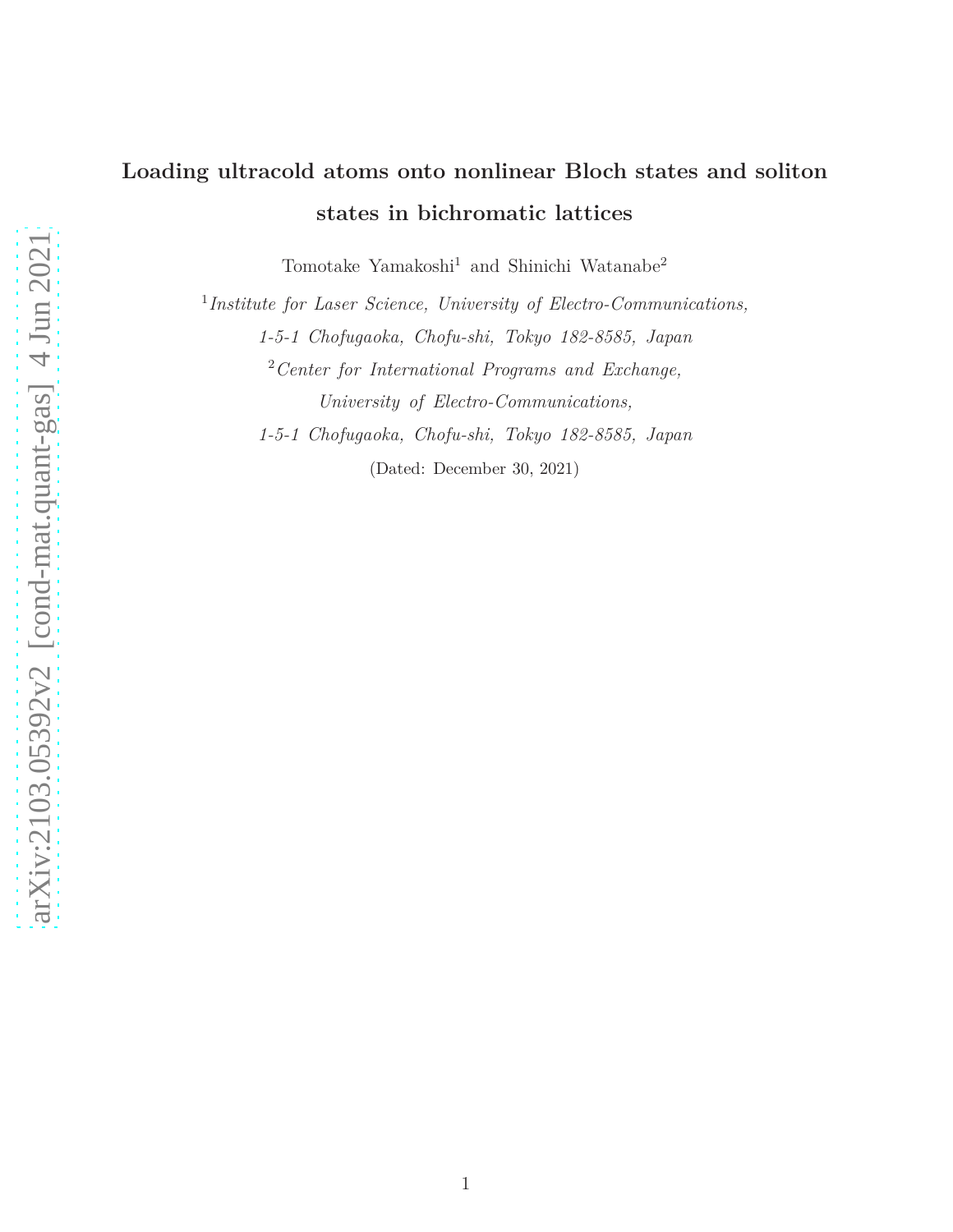# Abstract

We simulate and analyze an experimental method of loading interacting ultracold atoms onto nontrivial quantum states such as nonlinear Bloch wave and soliton solutions in a 1-dimensional bichromatic lattice. Of standard bands, inverted bands, and bands with Dirac-like points permitted by a bichromatic lattice, we consider the case of an inverted band and examine the loading process in terms of nonlinear Bloch waves formed by an aggregate of ultracold atoms described by the mean-field model. Specifically, we solved the Gross-Pitaevskii equation numerically and found an appropriate standing wave-pulse sequence for the inverted band, which sequence proved to be a suitable protocol for producing soliton solutions. In addition, we examined the effect of an external potential and dynamical instabilities for the post-loading process. We also provide an appropriate data set for future experimental realization of our findings.

# **I. INTRODUCTION**

Recent advancements in experimental techniques with ultracold atoms, nonlinear optics, and exciton-polariton dynamics provide an excellent platform for studying wide varieties of nonlinear wave phenomena<sup>[\[1](#page-28-0)[–3](#page-28-1)]</sup>. The Gross-Pitaevskii equation(GPE) well describes these systems[\[4](#page-28-2)] even though based on the lowest-order mean-filed approximation. Therefore, solving this equation expectedly allows us to draw analogies between different systems and investigate nonlinear phenomena in a wide range of parameter spaces. One of the most intriguing topics is the production and application of soliton solutions, namely, non-dispersive localized wave packets  $[4, 5]$  $[4, 5]$  $[4, 5]$  $[4, 5]$ . An ultracold atomic system is suitable for studying nonlinear dynamics due to its high controllability and accessibility. One aspect is the dynamical control of external potential by varying the parameters of trapping lasers, magnetic coils, etc. Moreover, it is possible to alter the strength of atom-atom interaction via Feshbach resonance[\[6](#page-28-4)]. In the recent studies of ultracold atoms, dynamics of solitons[\[7](#page-28-5), [8\]](#page-29-0) and soliton trains[\[9](#page-29-1)] were experimentally observed using an appropriate control of external potential to Bose-Einstein condensation(BEC). These results may pave the way, for instance, for constructing new-types of soliton-based high-precision interferometers[\[10\]](#page-29-2).

Another intriguing topic is nonlinear phenomena in the presence of a periodic potential. The nonlinearity modifies the energy-band structure, namely a general consequence of the periodic potential so that the now-well-known loop structure appears at a band edge $[4, 5]$  $[4, 5]$  $[4, 5]$  $[4, 5]$ . In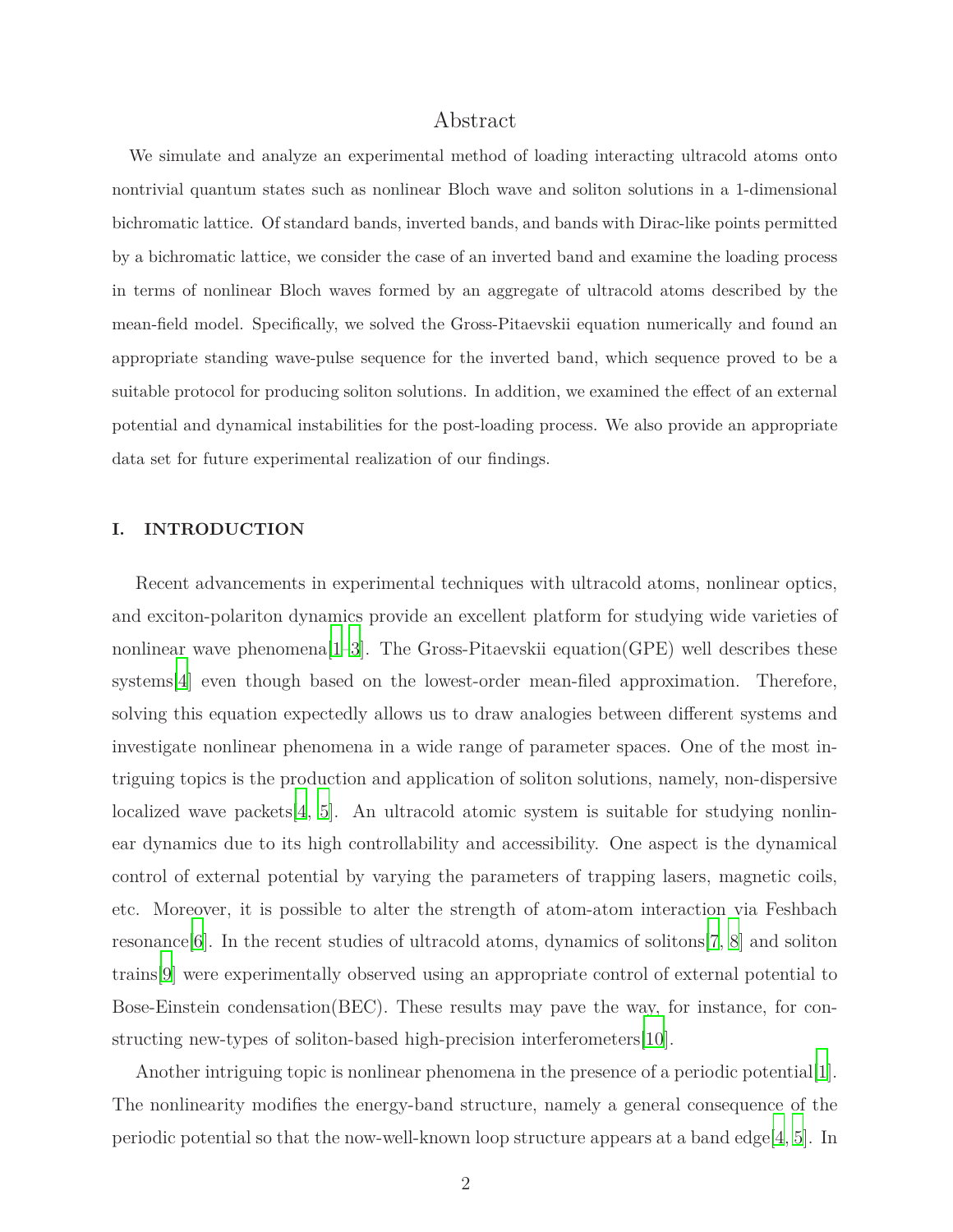addition to this, the nonlinearity supports spatially localized solutions whose chemical potential lies between two allowed bands. They are referred to as "bandgap solitons"[\[11,](#page-29-3) [12\]](#page-29-4). Some of these solutions are known to be described in terms of nonlinear Bloch waves(NBW)[\[13](#page-29-5)]. Using periodic structures such as polariton condensation in a one-dimensional array of buried mesa traps[\[14](#page-29-6)], propagating light in a periodic Kerr nonlinear medium[\[2](#page-28-6)], and so forth, the NBWs are experimentally realized. In the nonlinear optics, time-periodic potentials are applied, and the solitons were measured in time domain[\[15\]](#page-29-7). In the case of an ultracold atomic system, a spatially periodic potential such as an optical lattice $(OL)[1]$  $(OL)[1]$  is applied by the interference of counter-propagating lasers. One of the significant advantages of such a system is that the periodic potential can be tuned in time with ease. This technique allows variation of the band structure, enabling the loading of atoms to a specific state. Indeed, in a recent experiment with a 2-dimensional checkerboard lattice controlled by an acceleration of the atoms and staggered shift of the lattice, atoms were loaded to an NBW state located at the top of the loop in the ground band to observe its decay rate[\[16](#page-30-0)].

Ability to produce a specific target state coherently and efficiently is a prerequisite for achieving further applications. From a theoretical point of view, several techniques have been suggested, e.g., a fast-forward process[\[17\]](#page-30-1), a mode-matching technique[\[18](#page-30-2)] and so forth. However, these techniques generally require some complex coherent control so that it is exceedingly challenging for experimental implementation. One of the very promising techniques applicable to the ultracold atomic lattice system is the "standing-wave pulse sequence method" $[19-21]$  $[19-21]$ , also known as the Bang-Bang (on-off) control  $[22]$  $[22]$ . Basically, it turns the optical lattice on and off with appropriate time intervals, which is a sequence of square pulses until the residual BEC wave function coincides with the targeted Bloch wave. An experimental group in Beijing applied this technique to 1-, 2-, and 3-dimensional systems and demonstrated that the loading process is very efficient. Interestingly, they demonstrated recently that the same technique goes beyond just preparing the initial state, but it would be capable of state-to-state manipulation in the manner of the Ramsey interferometry[\[23](#page-30-6)].

In our previous paper[\[24](#page-30-7)], we theoretically extended the experimental work of the standing wave pulse method[\[19](#page-30-3)[–21](#page-30-4)] to the bichromatic lattice system[\[25\]](#page-30-8) in the linear regime. We also analyzed the selection rule and numerically optimized the time sequence using experimentally realizable parameters. Furthermore, we found that relatively weak nonlinear interaction (much smaller than lattice height) does not alter the selection rule and post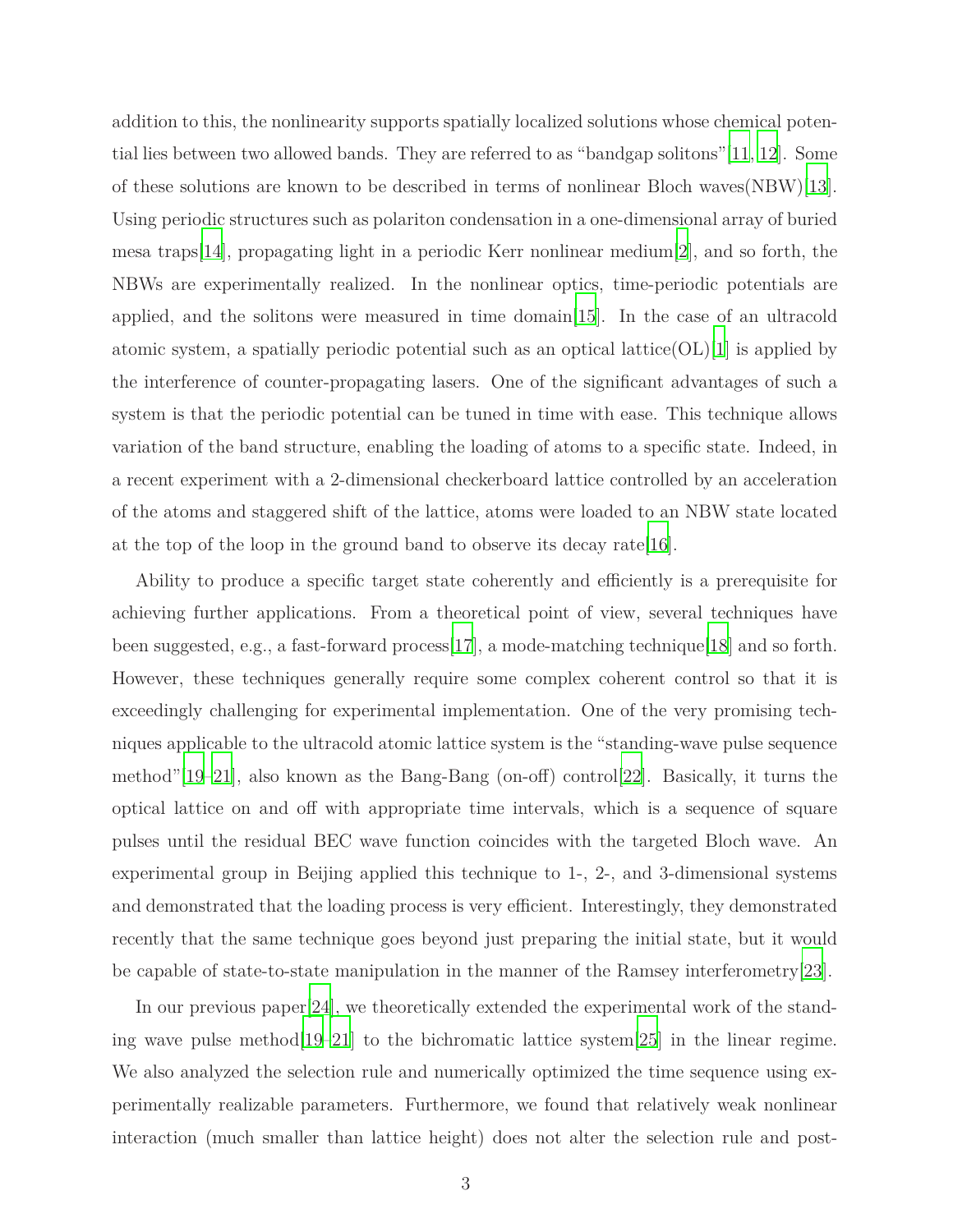loading dynamics since the band dispersion is not dramatically altered under the given nonlinearity condition. Effects of nonlinear interaction thus remained to be investigated under stronger conditions.

In this paper, we treat a straightforward procedure for loading atoms onto excited NBWs and solitons via the standing-pulse wave sequence in the bichromatic lattice. We consider the region where the interaction term does not go so far as to form the loop in the band structure. First, we analyze selection rules for transitions in the nonlinear system based on numerically obtained NBW bands. Since the NBWs are not orthogonal to each other, we numerically solve the time-dependent Gross-Pitaevskii equation(TD-GPE) to examine the selection rules. We will find that it is possible to load atoms onto soliton solutions in the periodic potential once appropriate parameters are obtained. Subsequently, we examine post-loading effects of the external trapping harmonic potential and reveal that the dynamics reflect the nonlinear band dispersion. Finally, we discuss the dynamical instability using the method of linear stability analysis.

In passing, we note that the main observables in this paper are density distributions in position and momentum space, which are measurable in experiments. Besides fundamental techniques, our procedure requires only the control of the interaction strength that appears in GPE. Furthermore, experimentally necessary parameters are taken from the papers of the Beijing group[\[20,](#page-30-9) [26\]](#page-30-10); thus, this paper contributes to future experiments without any further complex coherent control.

The paper is organized as follows. Sect[.II](#page-3-0) outlines the theoretical model-system and shows nonlinear band dispersion. Sect[.III](#page-7-0) discusses the selection rule of the loading process in terms of nonlinear Bloch waves. Sect[.IV](#page-8-0) analyzes the numerical result of the loading process and post-loading dynamics. Sect[.V](#page-22-0) concludes the paper. Technical details are supplemented in Appendices.

# <span id="page-3-0"></span>**II. MATHEMATICAL DEFINITION AND BASIC FEATURES OF THE SYSTEM**

In the experimental papers[\[19](#page-30-3), [20,](#page-30-9) [26,](#page-30-10) [27\]](#page-30-11), the loading process begins with BEC in a 3D harmonic trap. The dynamics is 3D and non-separable since the inter-atomic interaction is in effect. However, here we consider the case where the harmonic confinement is much tighter in the *y*- and *z*-directions than in *x*-direction so that the system can be treated as quasi-1D.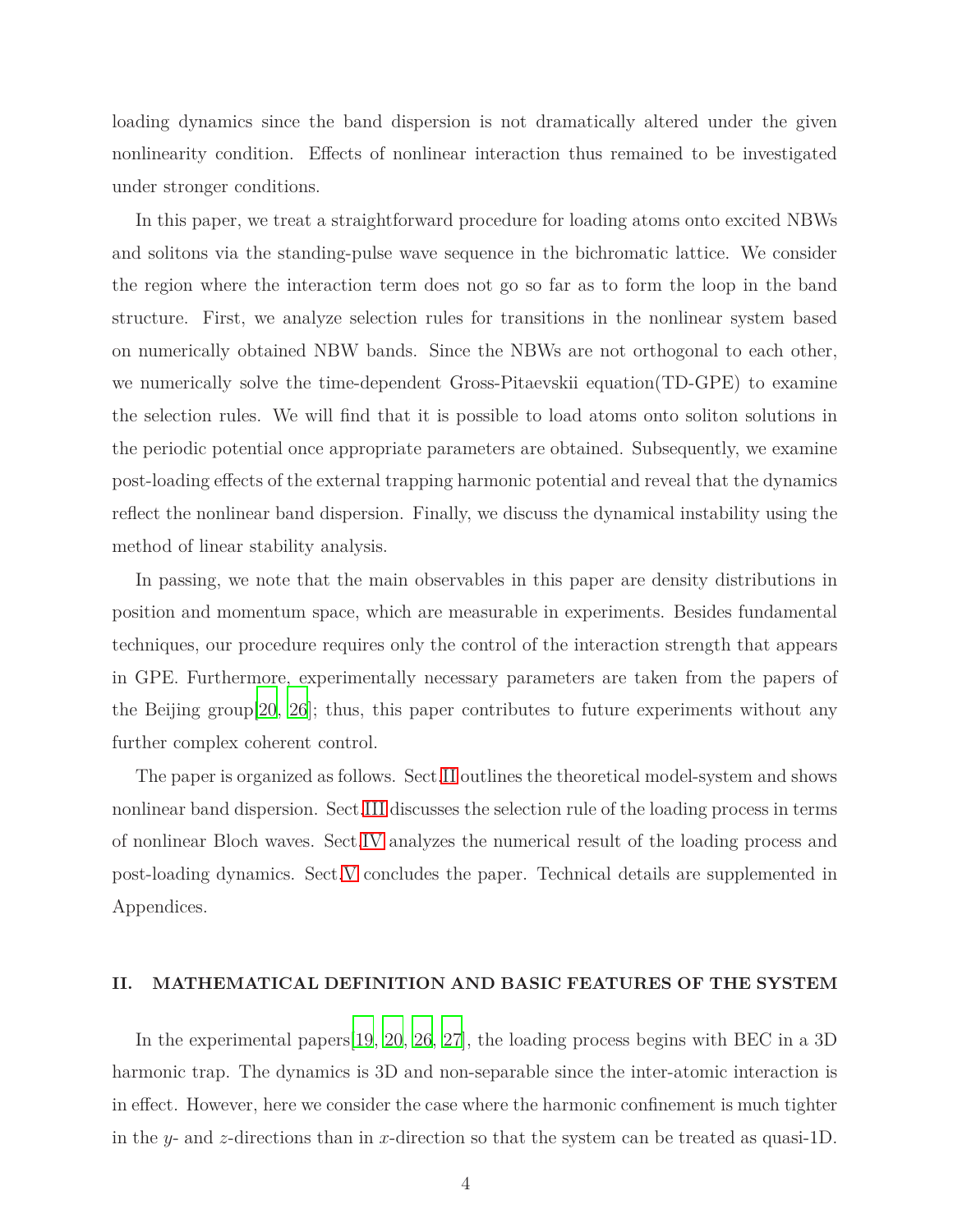Optimally parametrized 1D OL pulses are applied, and the momentum distributions of the post-loading process are measured after the band mapping process.

Here, we solve the 1D TD-GPE[\[4\]](#page-28-2) for interacting bosonic atoms in the bichromatic OL. Some notations and techniques used in this paper are available in our numerical studies presented in Ref.'s[\[24,](#page-30-7) [28,](#page-30-12) [29\]](#page-30-13). The TD-GPE reads

$$
i\hbar \frac{d}{dt}\Psi(x') = \left[ -\frac{\hbar^2}{2m_a} \frac{\partial^2}{\partial x'^2} + \alpha(t) \{ V_1 \sin^2(k_r x') + V_2 \sin^2(2k_r x') \} + \frac{1}{2} m_a \omega_0^2 x'^2 + g_{1D} N |\Psi(x')|^2 \right] \Psi(x')
$$

where  $V_1$  is the height of the optical lattice with the period of  $\lambda/2$ ,  $V_2$  is with the period of  $\lambda/4$ ,  $\alpha(t)$  equals 1 during an on-duty cycle, otherwise it is 0,  $\omega_0$  is the frequency of the harmonic trap, N is the number of total atoms and  $g_{1D}$  parametrizes the effective atom-atom interaction obtained by contracting the 3D trap to 1D. We use recoil energy  $E_r = \hbar^2 k_r^2 / 2m_a$ as the unit of energy, recoil momentum  $k_r = 2\pi/\lambda$  as the unit of (quasi-)momentum, lattice constant  $\lambda/2$  as the unit of length and rescaled time  $t = E_r t'/\hbar$  as the unit of time. Here  $\hbar$ , *λ* and  $m_a$  correspond to the Planck constant, the wavelength of the laser used for generating OL, and the atomic mass, respectively. Rescaling the TD-GPE, we get

<span id="page-4-1"></span>
$$
i\frac{d}{dt}\Psi(x) = \left[ -\frac{\partial^2}{\partial x^2} + \alpha(t)\{s_1 \sin^2(x) + s_2 \sin^2(2x)\} + \nu x^2 + g|\Psi(x)|^2 \right] \Psi(x) \tag{1}
$$

where x,  $s_1$ ,  $s_2$  and g denote  $x = k_r x'$ ,  $s_1 = V_1/E_r$ ,  $s_2 = V_2/E_r$  and  $g = g_{1D}N/E_r$  respectively. The atom treated here is <sup>87</sup>Rb and typically *g* ranges from  $10^{-5}$  to 1[\[24](#page-30-7), [30](#page-30-14)]. The other parameters are the same as in Ref.[\[19](#page-30-3)]. We note that *g* could be made to take on any value by exploiting the Feshbach resonance[\[6](#page-28-4)]. We limit ourselves to the regime where  $g \leq 8$  is comparable to the kinetic energy of the 2nd excited band in this paper.

The nonlinear Bloch waves  $\{\phi_{NB}(n, q, x)\}\$  formed by the bichromatic OL alone satisfies the time-independent equation, namely,

<span id="page-4-0"></span>
$$
\left\{-\frac{\partial^2}{\partial x^2} + s_1 \sin^2(x) + s_2 \sin^2(2x) + g_{lat} |\phi_{NB}(n, q, x)|^2\right\} \phi_{NB}(n, q, x) = \mu \phi_{NB}(n, q, x) \tag{2}
$$

subject to the normalization condition  $\int_{-\pi/2}^{\pi/2} |\phi_{NB}(n, q, x)|^2 dx = \pi$ . Here  $g_{lat}$  and  $\mu$  correspond to the nonlinear interaction strength for NBWs and the chemical potential, respectively. Same as in the linear case[\[31](#page-30-15)], the NBW can be expanded as

$$
\phi_{NB}(n,q,x) = e^{iqx} \sum_{K} C_{NB}(n,q,K) e^{2iKx}
$$
\n(3)

where q is the quasimomentum,  $n \in \mathbb{N}$  is the band index,  $K \in \mathbb{Z}$  is the reciprocal vector index. From this, the coefficient  $C_{NB}(n,q,K)$  can be obtained by solving the nonliner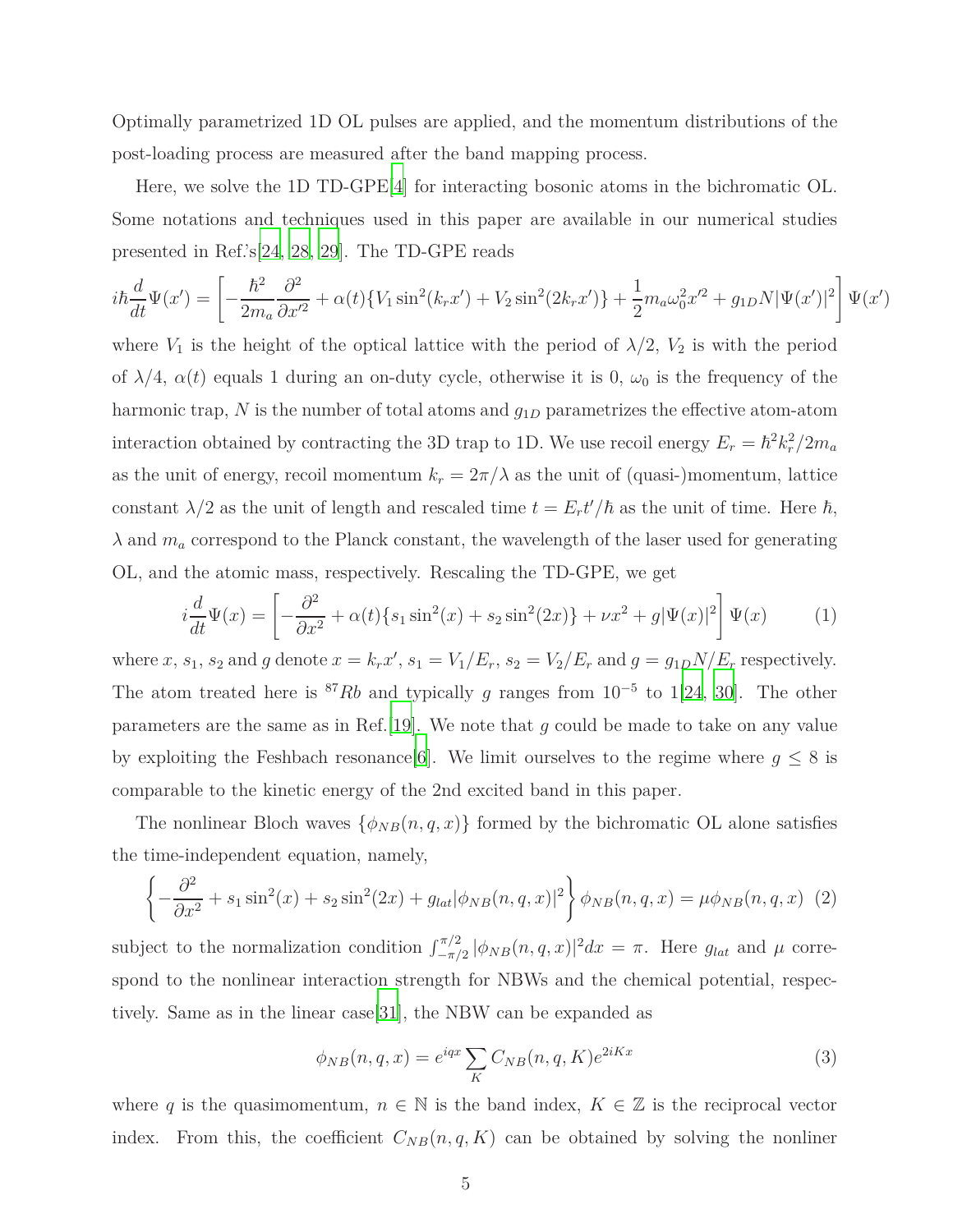reccurent formula under the condition of  $\sum_{K} |C_{NB}(n, q, K)|^2 = 1[4, 5, 13]$  $\sum_{K} |C_{NB}(n, q, K)|^2 = 1[4, 5, 13]$  $\sum_{K} |C_{NB}(n, q, K)|^2 = 1[4, 5, 13]$  $\sum_{K} |C_{NB}(n, q, K)|^2 = 1[4, 5, 13]$  $\sum_{K} |C_{NB}(n, q, K)|^2 = 1[4, 5, 13]$ . Fig[.1\(](#page-6-0)a) shows the first three band dispersions with  $s_1 = 10$ ,  $s_2 = 8$  with  $g_{lat} = 0$ (linear), 0.16 and 1. The trend of energy band dispersion is the same as a linear one if  $g_{lat} = 0.16$ , except the interaction shifts the dispersion higher. Normally, the odd-excited band's coefficients have odd-symmetry in *K*-space and vice versa. However, the parity of wave function of the 1st and 2nd excited bands are inverted. Fig [.1\(](#page-6-0)d) and (e) show the coefficient  $C_{NB}(n, q, K)$  of the first three bands at  $q = 0$  with  $g_{lat} = 0$  and 0.16, respectively. In the linear limit, this parity inversion occurs with a change in the band structure: as  $s_2$  increases, the gap between the first and second excited bands becomes smaller, and at the critical point  $s_2 = (s_1/4)^2 = 6.25$ , the gap disappears. For bigger *s*2, the gap becomes larger and the parity of the wave functions of the first and second excited bands is inverted. See Ref.[\[24\]](#page-30-7) for more detailed discussion.

Because the NBWs are not mutually orthogonal, non-zero overlap integrals occur between different momentum components of the target and unwanted states. Therefore, it appears worth examining the loading process numerically with TD-GPE. Furthermore, the nonlinear term is known to give rise to additional solutions other than usual Bloch solutions. One is the solutions in momentum space corresponding to loop structures that appear at band edges. Fig[.1\(](#page-6-0)b) shows interaction strength dependency of the 1st excited band structure at  $q = 0$ . The interaction strength gradually modifies the structure, and the loop appears at around  $g_{lat} = 0.4$ . For instance, we plotted a band structure with  $g_{lat} = 1$ , which has a loop structure at  $q = 0$  in the first excited band(Fig[.1\(](#page-6-0)a)). Typically, the top of the loop and the bottom of the 2nd excited band become flat(See Appendix[.C](#page-27-0) for the detail). In addition to the NBWs, spatial soliton solutions having their chemical potential lying in a linear bandgap are also allowed. These solutions are called the "gap soliton," consisting of NBWs with a hyperbolic-secant-type envelope typically. Therefore, this paper mainly aims to investigate how the loading process is affected by these additional solutions. See Refs.[\[4,](#page-28-2) [5,](#page-28-3) [13,](#page-29-5) [32\]](#page-30-16) for further detail about the loop structures and the solitons.

As seen in Eq.[\(2\)](#page-4-0), *glat* corresponds to the nonlinear interaction at a specified single-site; thus, the theory works perfectly if the wave function is thoroughly uniform (or perfectly periodic) whole over the spatial region. However, in our case, the simulation begins with the ground state of the harmonic system; therefore, the wave function is nonuniform and localized around the origin of the harmonic trap. Here we parametrize the interaction strength of the lattice system  $g_{lat} = g\overline{n}/\pi$  by averaged peak site density  $\overline{n}$  after the loading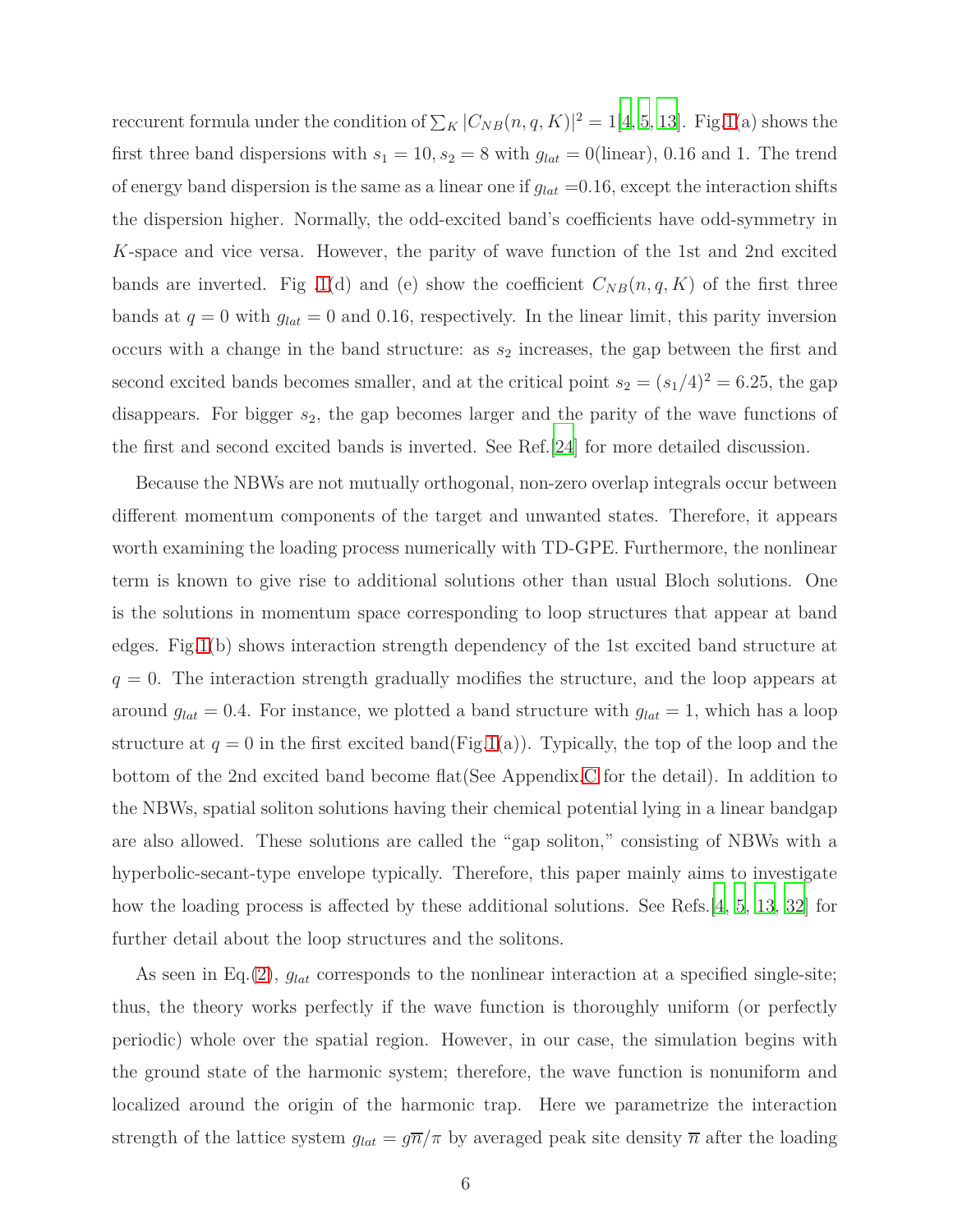process, where  $\overline{n} = \int_{-\pi/2}^{\pi/2} |\Psi(x, \tau_{total})|^2 dx$  and  $\Psi(x, \tau_{total})$  is the wave function immediately after the loading. This argument is the same as in the experiment paper done by Koller *et.al.* [\[16\]](#page-30-0). Here, we use an equation obtained by a fitting for the relationship between *g* and  $g_{lat}$  under the condition of loading atoms onto the 1st excited band with  $s_1 = 10, s_2 =$ 8(Fig[.1\(](#page-6-0)c)). This relationship is valid when  $1 \leq g \leq 8$ . For instance, in our numerical simulation,  $g = 8$  corresponds to  $g_{lat} = 0.16$ .



<span id="page-6-0"></span>FIG. 1. (a) The band structure as a function of quasimomentum *q* for  $g_{lat} = 0$ (linear, purple dashed),  $g_{lat} = 0.16$ (green chain) and  $g_{lat} = 1$ (light blue solid)with  $s_1 = 10, s_2 = 8$ . Chemical potential showed up to the 2nd excited band. (b) The chemical potential  $\mu$  of the nonlinear Bloch solutions as a function of interaction strength  $g_{lat}$  at  $q = 0$  in the range of  $4.6 < \mu < 5.6$ . If the interaction term is sufficiently small, only one eigenvalue appears for a given value of *glat* in this range. The loop appears at a point a little short of  $g_{lat} = 0.4$ . (c) Numerically estimated interaction strength for the lattice system *glat* as a function of *g*. The green circles are the numerically obtained result, and the purple solid is a fitted curve  $g_{lat} = 8.8 \times 10^{-3} + 2.9 \times 10^{-2} g - 2.2 \times 10^{-3} g^2 + 1.0 \times 10^{-4} g^3$ . (d) and (e) corresponding to the first three Bloch coefficients as a function of *K* at  $q = 0$  for  $g_{lat} = 0$ and 0.16, respectively. The odd excited and the even excited bands are pairwise inverted. Thus the 1st excited has even symmetry, and the 2nd has odd symmetry. In this region, the nonlinear interaction slightly alters the coefficients but does not modify the symmetry.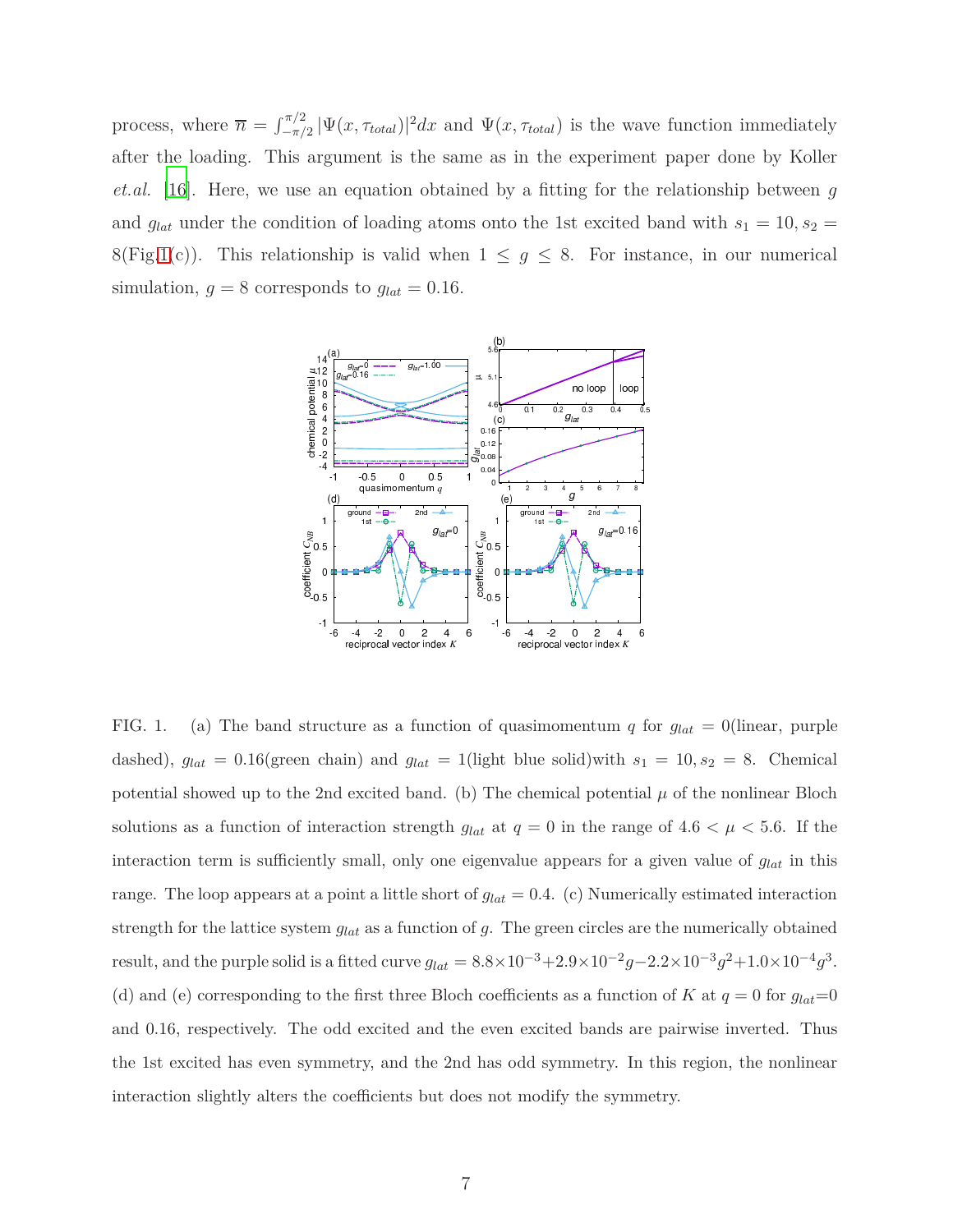# <span id="page-7-0"></span>**III. LOADING PROCESS**

In the previous paper[\[24](#page-30-7)], we numerically optimized the loading process to the 1st and the 2nd excited bands with a two-step on- and off- procedure in the linear limit as follows. We assumed that the atoms are initially installed in the ground state of the harmonic potential so that the initial state is an even symmetric 0-momentum state. Under this assumption, the time evolution during the on-duty cycle is given by the superposition of linear Bloch waves at  $q = 0$ . And, the off-duty cycle changes the phase of the discretized momentum state. Thus, the net result can be regarded as a multi-path interference effect in momentum space. With a grid spacing of 0.1 $\mu$ s grid, we obtained through brute force the most appropriate time sequence  $(\tau_1, \tau'_1, \tau_2, \tau'_2)$  for  $q = 0$  with the total time  $\tau_{total} = \tau_1 + \tau'_1 + \tau_2 + \tau'_2$  $\frac{1}{2}$  shorter than 100  $\mu$ s. Here  $\tau_n$  and  $\tau'_n$  $n'$  are *n*-th time duration for on- and off-duty cycles. According to the experimental paper Ref.[\[19](#page-30-3)], the total time *τtotal* is comparable to the scale of the recoil energy, since the unit of time in our definition  $t = 1(h/E_r)$  corresponds to 50.4 $\mu$ s. To verify the availability of the protocol, subsequently, we applied the pulse-sequence method to a weakly interacting system $(g = 0 - 1)$  by solving TD-GPE, starting with the ground state of the harmonic potential as before. Finally, we confirmed the protocols which is obtained in the linear limit were still valid for the weakly interacting system by calculating the density distribution after the band mapping process. Especially, in the previous paper[\[24](#page-30-7)], we focused on three sets of parameters in the symmetric(even to even) process, so that we had normal band structure( $s_1 = 10, s_2 = 5$ ), band with the Dirac-like point ( $s_1 = 10, s_2 = 6.25$ ), and inverted band structure  $(s_1 = 10, s_2 = 8)$ . This paper focuses on the inverted band structure, as shown in Fig[.1.](#page-6-0) Throughout this paper, we use the optimized protocol in the linear limit(Table[.I\)](#page-9-0) although the nonlinear term takes place.

As seen in Eq[.1,](#page-4-1) a minimum of the OL term is set to coincide with that of the harmonic oscillator; that is, the pulse is symmetric under  $x \to -x$ . When this pulse acts on the 0momentum initial state, which is symmetric, the solution evolves in times, maintaining the initial symmetry. On the other hand, loading atoms onto anti-symmetric solutions require an additional phase term in the OL pulse to break the symmetry of the initial state. Now consider, we apply the phase shifted OL pulse to the system, namely

$$
s_1 \sin^2(x + \phi_{11}) + s_2 \sin^2(2\{x + \phi_{21}\})
$$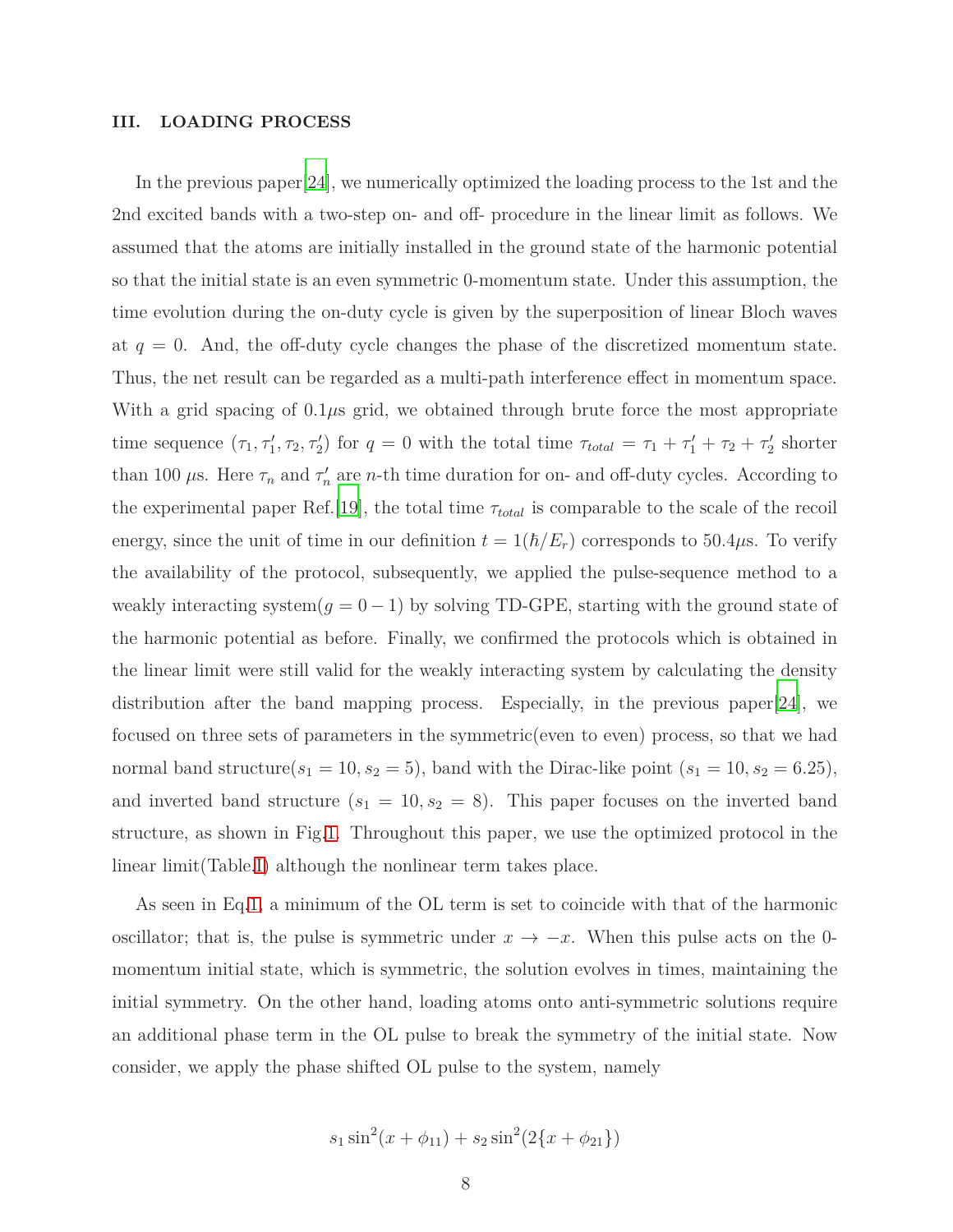for the 1st on-duty cycle, and

$$
s_1 \sin^2(x + \phi_{12}) + s_2 \sin^2(2\{x + \phi_{22}\})
$$

for the 2nd one. Indeed, the Fourier coefficients of the OL other than the constant term *s*1+*s*2  $\frac{+s_2}{2}$  is essential in the discussion of symmetry. If, for example,  $\phi_{11} = \phi_{21} = \pi/4$  and  $\phi_{12} =$  $\phi_{22} = \pi/8$ , the OL becomes anti-symmetric under  $x \to -x$  as can be seen by shifting the OL potential by a constant  $\frac{s_1+s_2}{2}$ . However, here we simply consider  $\phi_{11} = \phi_{21} = \phi_{12} = \phi_{22} = \pi/4$ for experimental implementation although the pulse is only partially anti-symmetric. See Appendix[.A](#page-24-0) for the detail about the effect of relative phases. Let us consider the reachable target state with the anti-symmetric loading process at  $q = 0$  in the linear limit. When the lattice height  $s_2$  is lower than the critical value  $(s_1/4)^2$ , the linear Bloch wave at  $q=0$  of the 1st excited band has odd symmetry in *K*-space, and 2nd has even. Therefore, the antisymmetric loading process fails to load atoms onto the 2nd excited band. Once  $s_2$  exceeds  $(s_1/4)^2$ , the parity of the linear Bloch waves in *K*-space is inverted(Fig[.1](#page-6-0) (d)), so the atoms cannot be loaded onto the 1st excited band with the anti-symmetric loading process.

In *K*-space, the 1st excited band solution with  $g_{lat} = 0.16$  behaves almost the same as the linear one (see Fig[.1\)](#page-6-0). Therefore, even when the effect of the nonlinear term becomes a little stronger in this case, we try loading the atoms using the same time sequence as in the linear case shown in Table[.I.](#page-9-0) Let us note that unlike the linear case, the time evolution cannot be described by an expansion over eigenstates in the nonlinear case. Therefore, we applied the 4th order split-step Fourier method for time propagation[\[33](#page-30-17)]. When the interaction strength is strong enough, a new NBW solution emerges, which corresponds to the loop structure. In addition to this interesting phenomenon, there appears another nontrivial set of spatial solutions called "solitons". The main focus of this paper is to present a method to load atoms onto NBWs and also onto soliton solutions. We then discuss the stability of the solitons after the loading.

# <span id="page-8-0"></span>**IV. DISCUSSIONS ON NUMERICAL RESULTS**

This section discusses the numerical result of the loading process with the inverted band structure  $(s_1 = 10, s_2 = 8)$  for the interaction strength  $g = 1-8$ . In the experiments [\[20,](#page-30-9) [21\]](#page-30-4), the loading efficiency is estimated by observing the post-loading dynamics of the atoms by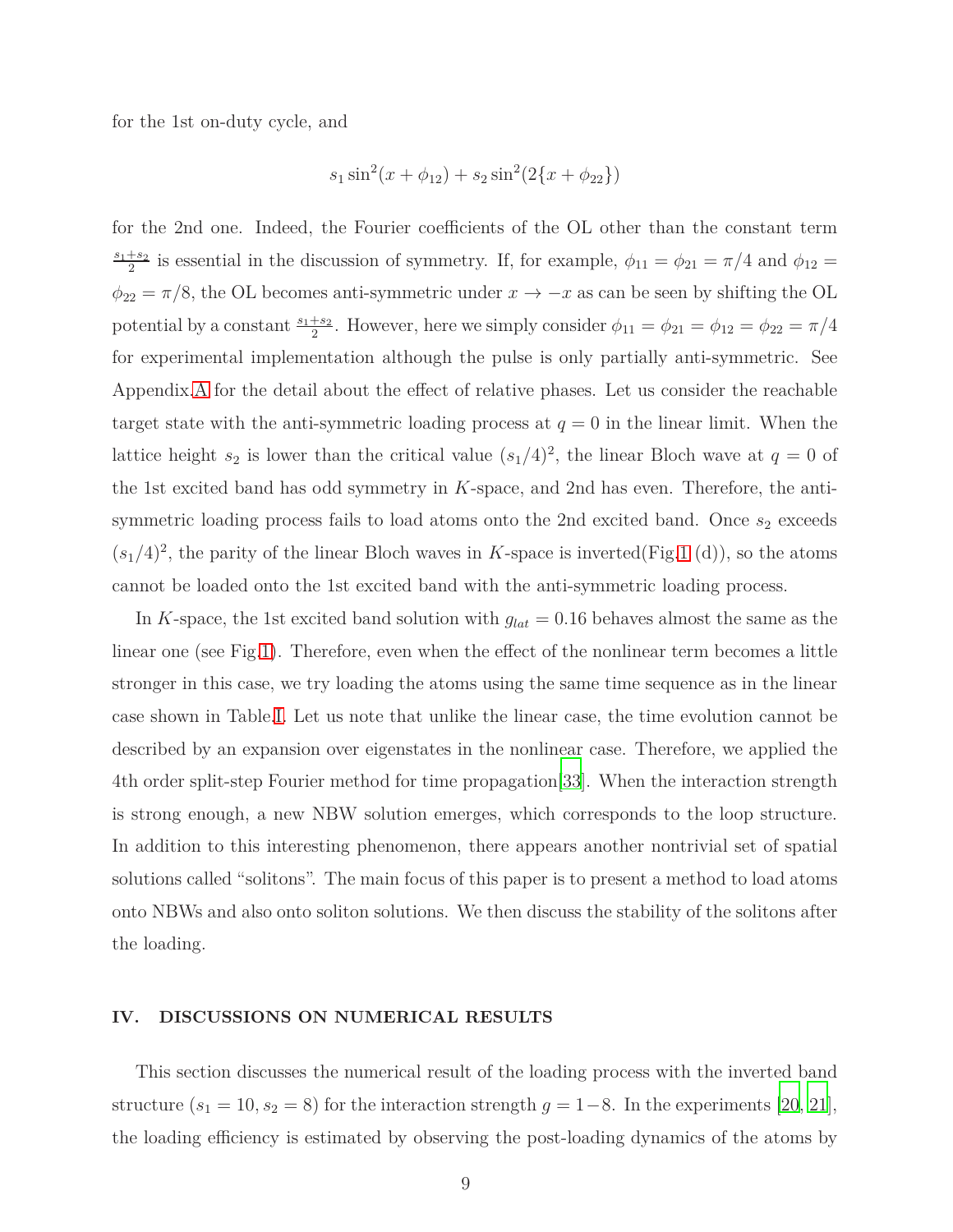<span id="page-9-0"></span>TABLE I. Optimized loading protocols to the first and the second excited bands with two step on- and off- procedure by using a brute force method with a period of  $0.1\mu s$  grid [\[24](#page-30-7)]. The lattice height is  $s_1 = 10, s_2 = 8$ . In this paper we chose relative phase  $\phi_{11} = \phi_{21} = \phi_{12} = \phi_{22} = \pi/4$ for anti-symmteric loading for on-duty cycles. *F* is the fidelity of the optimization protocol in the linear limit. See Appendix[.A](#page-24-0) for more detail.

| target                                     | $\begin{array}{ccc} & \tau_1 & \tau_1' & \tau_2 & \tau_2' \end{array}$ |  |  |
|--------------------------------------------|------------------------------------------------------------------------|--|--|
| 1st excited, even 13.0 22.9 2.5 30.4 0.995 |                                                                        |  |  |
| 2nd excited, odd 33.8 34.7 14.8 4.5 0.939  |                                                                        |  |  |

suddenly freezing the OL in time. The Faraday imaging method can directly observe the motion of atoms in position space with sufficiently high resolution[\[34\]](#page-30-18). We note that, in our parameter regime, single-site resolved imaging is not necessary to observe the dynamics of wave packets since the wave packets are spatially spread over several sites. Observing wave packets with single-site resolved imaging would help understand more detailed dynamics and structures of the solitons. As for the experimental techniques of single-site resolved imaging, refer Ref.'s.[\[35](#page-31-0), [36](#page-31-1)] and references therein. The band mapping technique is one of the most promising experimental methods that map the quasimomentum of the loaded atoms onto the real momentum domain and reveals the band indices[\[37](#page-31-2)[–39\]](#page-31-3). Therefore, we analyze the density distribution in momentum space as well as in position space, which is obtained by the band mapping procedure, in order to study the post-loading dynamics. For the numerical implementation, we chose 1.0ms for the whole band mapping process with a decay constant  $\gamma = 500\mu s$  according to Ref.[\[20\]](#page-30-9).

First, we discuss the post-loading dynamics with only the OL on (Case 1). We show that the loading process can load atoms onto soliton solutions if the interaction strength is high enough. Second, we study the case when the harmonic potential is added, and discuss how the wave-packet behaves under the influence of the harmonic trap (Case 2). Finally, we study the post-loading dynamics when the initial state is not a clean ground state but affected by an artificial noise. And we discuss the effect of dynamical instabilities (Case 3). In all the cases listed above, the numerical simulation begins with the ground state  $\psi(x)$  in the harmonic trap with  $\nu = 1.2 \times 10^{-4}$  (corresponding to  $2\pi \times 70$ Hz) at a certain interaction strength *g*. And in Case 3, we use the ground state  $\psi(x)$  with additional artificial Gaussian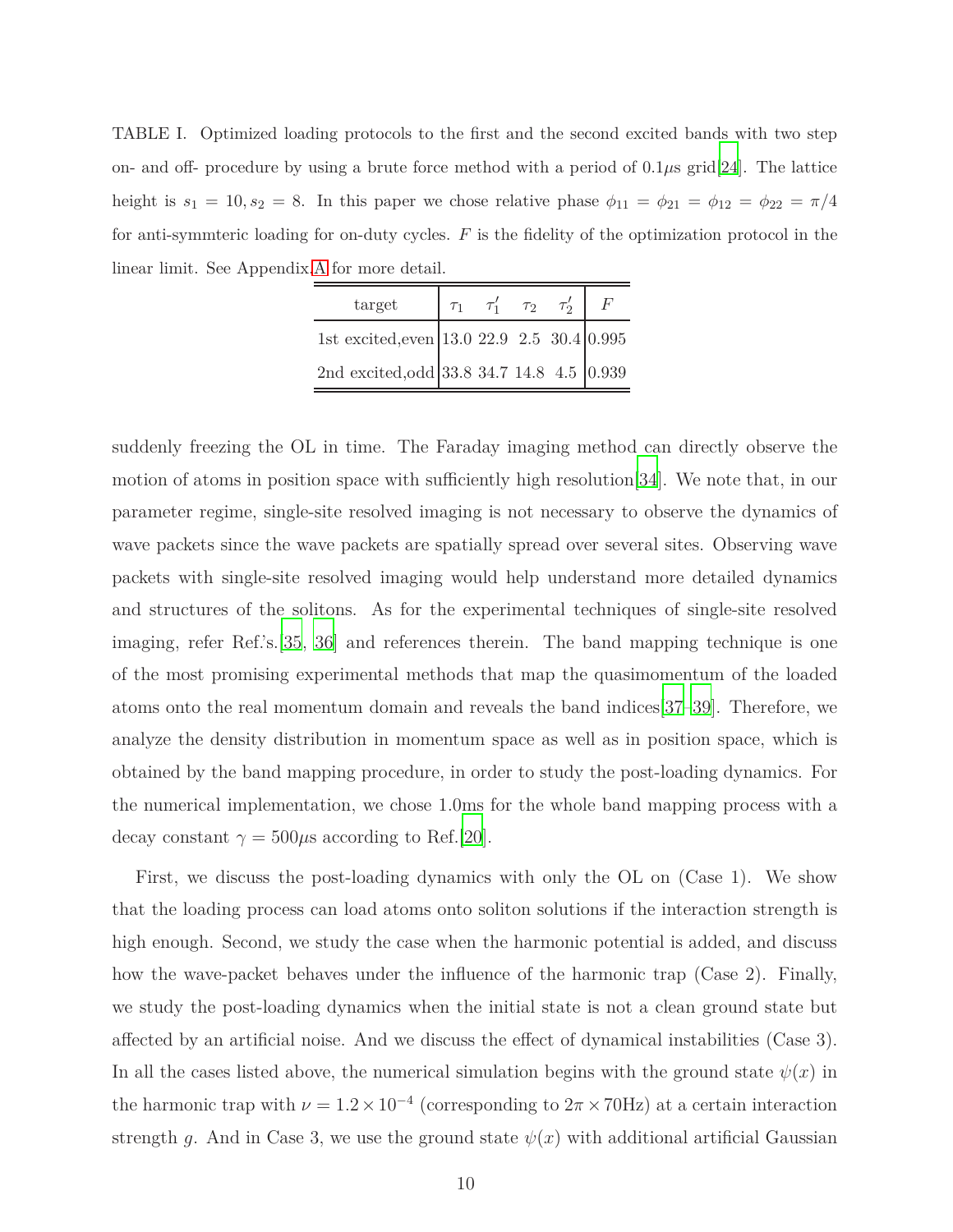noise as the initial state to simulate TD-GPE.

#### **A. Case 1: Post-loading dynamics with only OL**

The mean momentum of the initial wave function is 0, and its width in momentum space is around  $0.1k_r$ . The loading process essentially preserves quasimomentum since the time required for the loading is short enough. Therefore, the loaded atoms can appear throughout many bands, but only around  $q = 0$ . If there is no interaction and if there is no external potential other than OL, the atoms loaded in a particular band spread out on the time scale deriving from the tunneling term. The dynamics is described by the superposition of various Bloch states around  $q = 0$  in a specific band, so that the interference of these closely located states leads to the appearance of fringes. The interference pattern depends on the dispersion of the loaded band. In other words, measuring the post-loading dynamics with OL allows us to analyze the band dispersion around  $q = 0$ . Examination of this issue is interesting, particularly in the presence of the Dirac point[\[24](#page-30-7), [40,](#page-31-4) [41](#page-31-5)], but we present this case in a separate article.

In this subsection, we examine the effect of the interaction term on the post-loading dynamics. Here, we apply the two-step duty-cycle shown in Table[.I,](#page-9-0) and then turn on only the OL and keep it on after the loading process. Fig[.2](#page-13-0) shows the dynamics of the loaded atoms in position space after the loading to the symmetric solution of the 1st excited band(even to even). And the corresponding momentum distribution after the band mapping process is shown for various cases in Fig[.3.](#page-14-0) When the interaction strength is weak enough  $(a)g = 1$ , the post-loading dynamics directly reflects the local nonlinear band dispersion as shown in Fig[.1.](#page-6-0) In position space, the wave packet spreads out over time centered at the origin of the initial state while the momentum distribution(Fig[.3](#page-14-0) (a)) is localized at  $|p|=2$ . Above  $g = 2$ , the dynamics shows solitonic behavior. The wave packet is localized around the origin of the initial state and shows a breathing oscillation[\[12,](#page-29-4) [42](#page-31-6)] in position space without significant spreading  $(Fig.2 (b)-(d))$  $(Fig.2 (b)-(d))$  $(Fig.2 (b)-(d))$ . On the other hand, in momentum space, it remains almost unchanged, and the atoms are localized around  $|p| = 2$  (Fig[.3](#page-14-0) (b)-(d)). In terms of band dispersion, an immobile wave packet corresponds to a flat-like dispersion. The loop top dispersion becomes flat-like if the interaction strength is high enough  $g_{lat} \geq 0.4$ . However, even without such shape deformation of the band dispersion, localized wave packets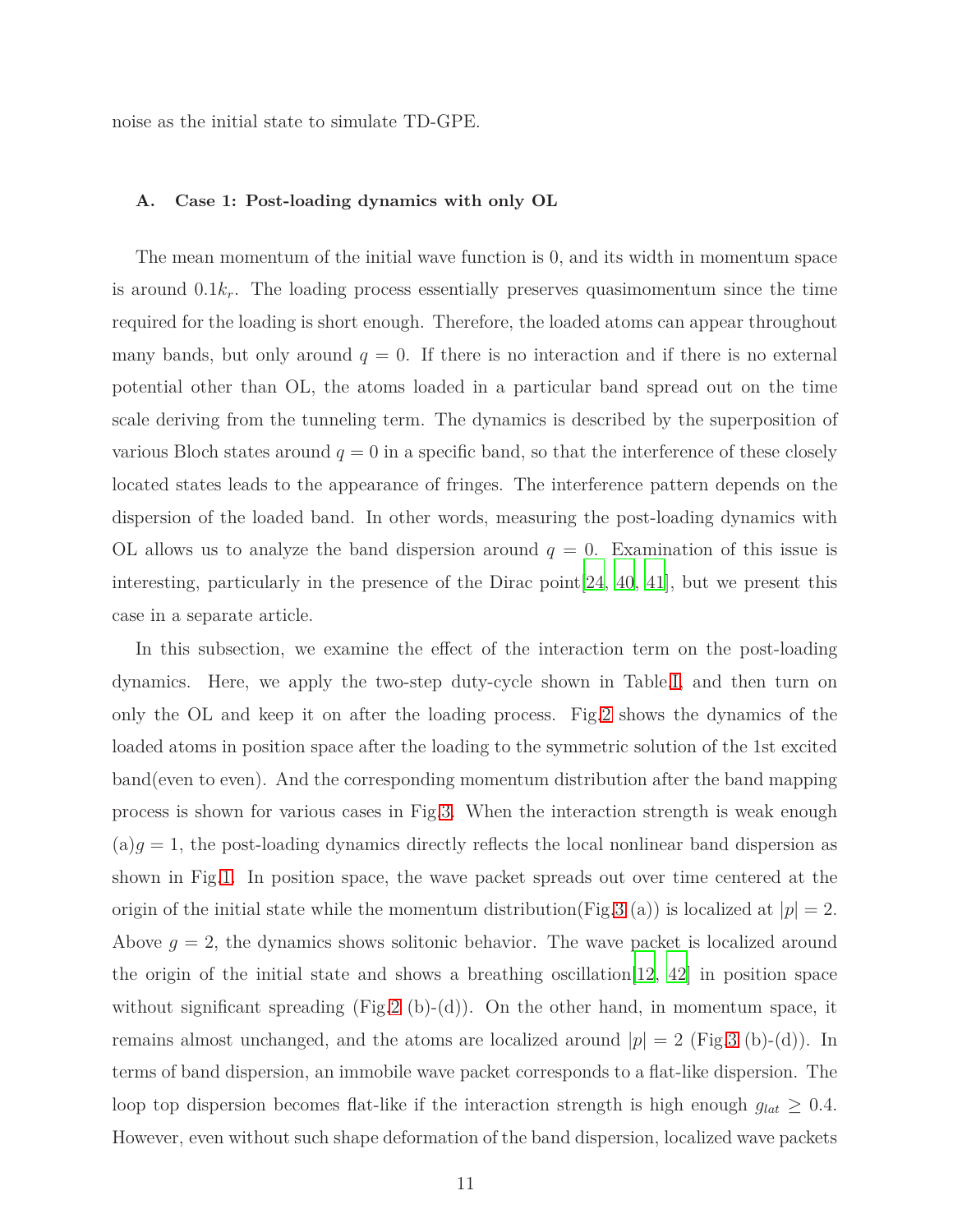appear(see Fig.  $2(b):g_{lat} = 0.06$ ). The results suggest that the localization of the wave packet is not merely due to the band dispersion but to the appearance of soliton solutions. We also evaluate the loading rate around  $p = |m|(m \in \mathbb{N})$  by integrating the wavefunction in the momentum space  $R_m = \left(\int_{m-0.5}^{m+0.5} |\psi(p)|^2 dp + \int_{-m-0.5}^{-m+0.5} |\psi(p)|^2 dp\right) / \int_{-\infty}^{\infty} |\psi(p)|^2 dp$ . Here  $\psi(p)$  is obtained by applying the band mapping procedure to the wave function immediately after the loading  $\psi(x, \tau_{total})$ . For  $m = 0$ , the range of integration is simply  $p = -0.5$  to 0.5. Table[.II](#page-11-0) shows the results for  $g = 1, 2, 4$  and 8. We note that the loading rate is just the population around the *m*-th band edge. In order to estimate the band population more precisely, the wave packet must be moved far enough away from the band edges. Due to the nontrivial nonlinear interaction, the relationship between the loading rate and the interaction strength cannot be expressed by a monotonic function.

<span id="page-11-0"></span>TABLE II. The loading rate  $R_m$  with  $g = 1, 2, 4$  and 8. In all cases,  $R_1, R_3$  are always smaller than  $10^{-3}$ .  $R_2$  is about  $10\%$  smaller than the optimized Fidelity *F* in the linear limit.

|  | $ g=1 g=2 g=4 g=8$                    |  |
|--|---------------------------------------|--|
|  | $R_0$ 0.031 0.062 0.037 0.037         |  |
|  | $R_2$   0.855   0.929   0.876   0.888 |  |
|  | $R_4$ 0.058 0.004 0.042 0.032         |  |

In order to show the solitons more clearly, we plotted the density profile after the loading process in Fig[.4.](#page-15-0) Fig[.4](#page-15-0) (a) and (c) shows density profiles immediately after the loading for  $q =$ 2 and 8. A Gaussian shape approximately describes the profile since the loading process is not long enough to modify the envelope. After the 10ms holding time, the non-soliton component goes far enough away from the origin of the initial state, and the immobile component remains at  $x = 0$ . Then the envelope of the wave packet becomes hyperbolic secant((b) and (d)), which is one of the characteristic behavior of solitons. In addition to that, in a smaller structure, the wave functions have two nodes per  $\text{site}((c)$  and  $(f)$ ). This structure suggests that the soliton solutions are attributed to the NBWs in the 1st excited band. We estimated the averaged chemical potential as  $\langle \mu(t) \rangle = \int_{x_l}^{x_u} \psi(x,t)^* \mu \psi(x,t) dx / \int_{x_l}^{x_u} \psi(x,t)^* \psi(x,t) dx$ . We chose  $x_l = -20\pi$  and  $x_u = 20\pi$  for numerical convergence. The chemical potential oscillates as a function of time since the wave packet is in breathing mode. Therefore, we showed the minimum value of the averaged chemical potential between 8-12 ms  $\langle \mu \rangle_{min}$  in Table[.III.](#page-12-0) The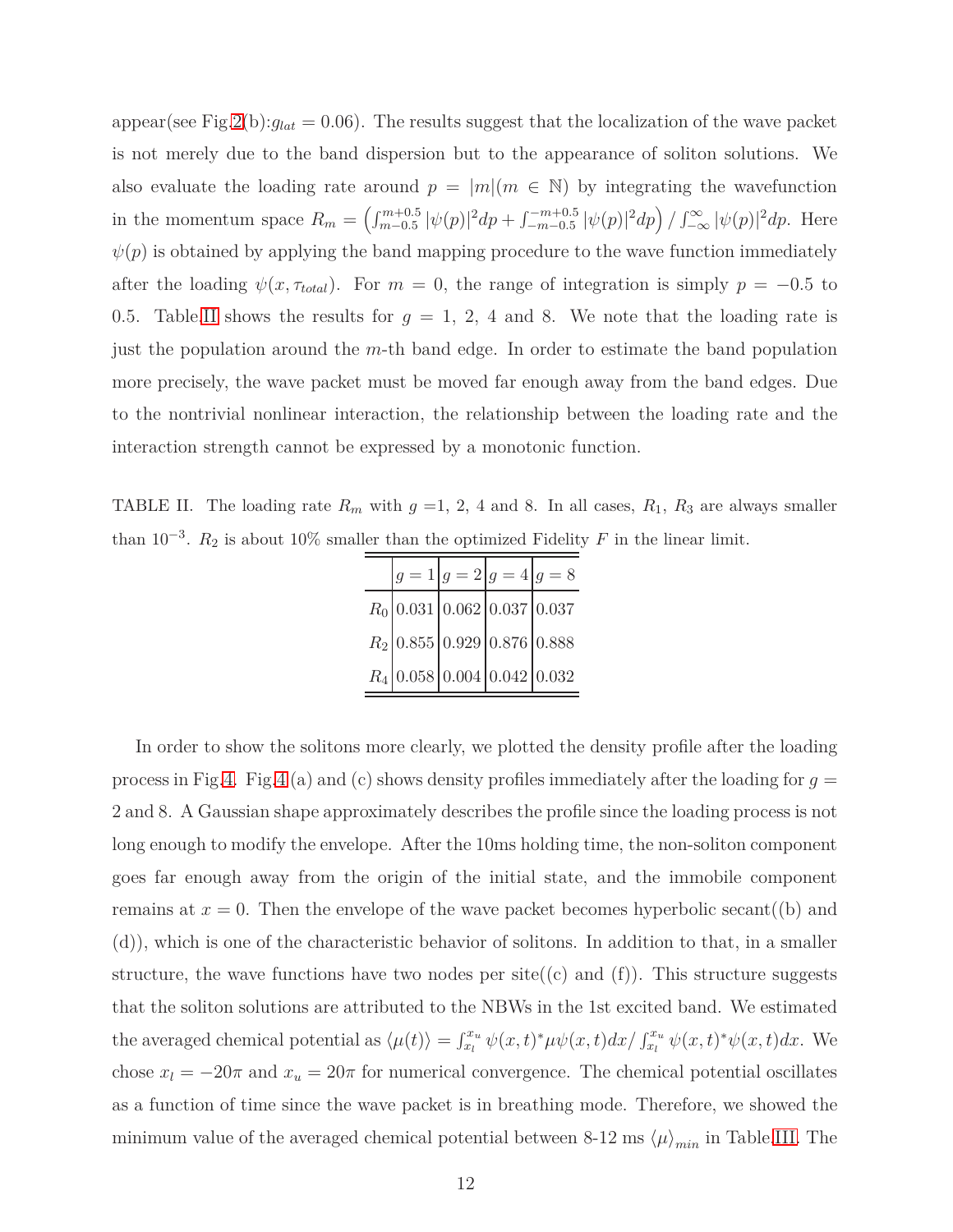averaged chemical potential slightly lower than the chemical potential, which is estimated by the mean density immediately after the loading process. However, the chemical potential lies between the 1st and 2nd excited linear bandgap( $4.58 \leq \mu \leq 5.19$ ), although it is difficult to identify the soliton solution exactly. We also showed  $P_{sol}(t) = \int_{x_l}^{x_u} |\psi(x, t)|^2 dx$  to estimate the population of the soliton at  $t=12$ ms. As the interaction becomes stronger, the population of the soliton decreases. The details of the soliton solution in the bichromatic OL system, such as spectrum, fundamental gap soliton, are interesting, but the discussion is beyond the scope of this paper. In passing, we note that it is difficult to generate specific solitons or to specify soliton modes at this stage since the final state is sensitive to the initial state, time-sequence, and so on.

<span id="page-12-0"></span>TABLE III. Relationship between the interaction strength *g* and the chemical potential of the solitons  $\langle \mu \rangle_{min}$ . The chemical potential  $\mu(q = 0)$  of the 1st excited band at  $q = 0$  is obtained by Fig[.1\(](#page-6-0)b) and (c). The wavefunction of the central site immediately after the loading has a high density because of the extra components.  $\mu(q=0)$  is always higher than  $\langle \mu \rangle_{min}$ . We numerically estimated the soliton population  $P_{sol}$  at t=12ms for future experiments. See text for more detail.

| $\mathfrak g$  | $\mu(q=0)$ | $\langle \mu \rangle_{min}$ | $P_{sol}$ |
|----------------|------------|-----------------------------|-----------|
| $\overline{2}$ | 4.71       | 4.61                        | 0.902     |
| $\overline{4}$ | 4.78       | 4.68                        | 0.878     |
| 6              | 4.85       | 4.74                        | 0.819     |
| 8              | 4.90       | 4.79                        | 0.705     |

We also examined the loading process to the bottom of the 2nd excited band(even to odd) with  $s_1 = 10$ ,  $s_2 = 8$ . Fig[.5](#page-16-0) shows the time evolution of the wave packet with  $(a)g = 1$ and (b)8. In position space, the loaded atoms spread out over time, same as the Fig[.2\(](#page-13-0)a). As seen in Fig[.1\(](#page-6-0)c), the 2nd excited bands are not strongly deformed by the interaction, and the gap appears around  $|q| = 1$ . Therefore, in contrast to the previous case, the post-loading dynamics behave as in the linear case (or weakly interacting case) even when the interaction is strong  $g = 8$ . The momentum distribution shows that most of the atoms appear around  $|p| = 2$ , which means the protocol successfully loaded atoms onto the bottom of the 2nd excited band. We note that, as discussed in Ref.[\[21\]](#page-30-4), the OL pulses with non-zero relative phases  $\phi_{11} = \phi_{21} = \phi_{12} = \phi_{22} \neq 0$  reduces the loading efficiency, small portions are loaded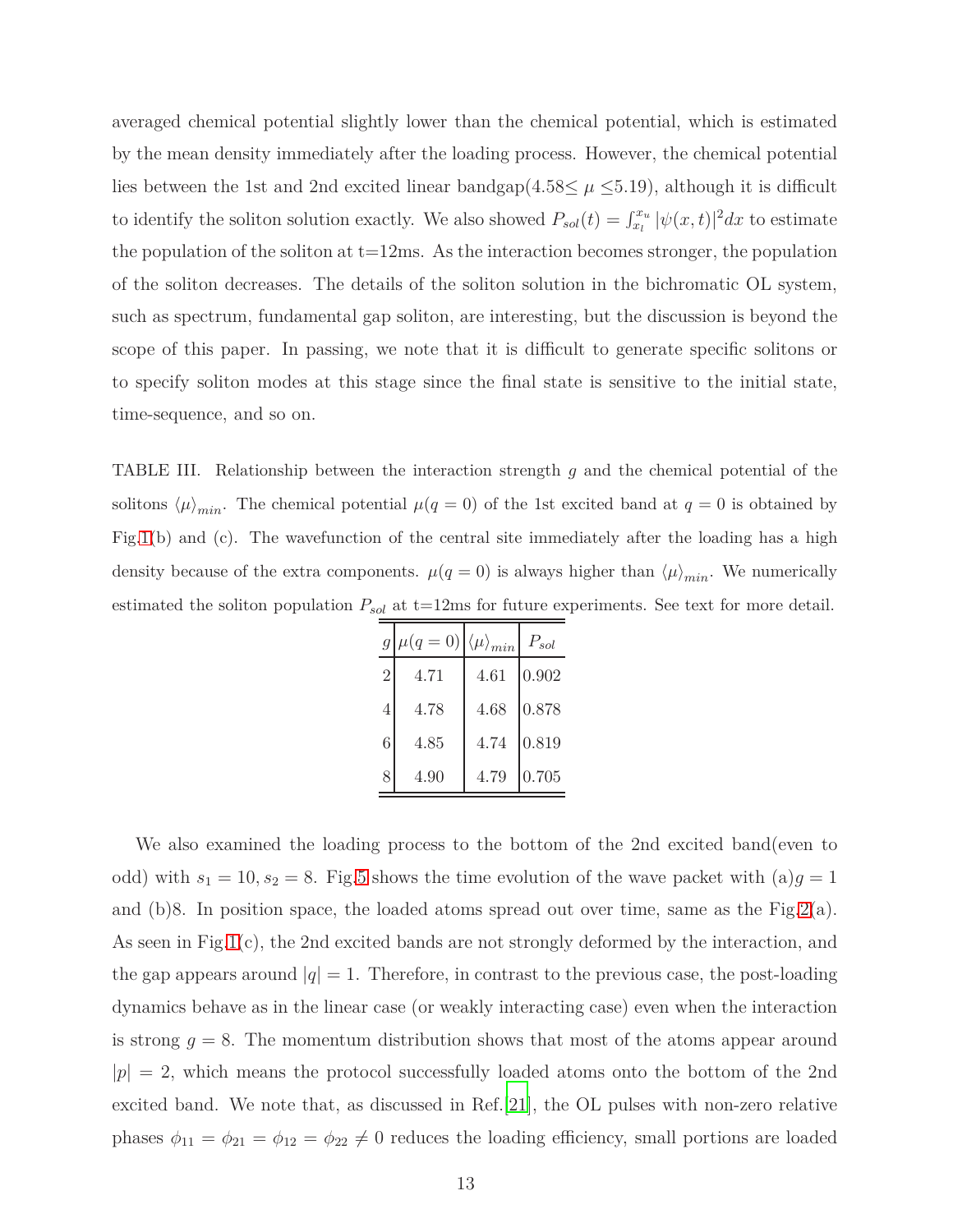

<span id="page-13-0"></span>FIG. 2. Time evolution of the wave packet in position space as a function of holding time with  $s_2 = 8$  for (a) $g = 1$ , (b) $g = 2$ , (c) $g = 4$  and (d) $g = 8$ . In (a), the wave packet spreads out over time due to the tunneling. When the interaction strength becomes  $g \geq 2$ , the atoms are loaded to soliton states, and most of the wave packets localize at the origin of the initial state over time. As the interaction strength *g* becomes stronger, the frequency of the breathing mode increases and the width of the soliton decreases. The visible expanding components(faint blue line:black arrow) mainly consist of 1st excited band component in (b). Similar components appear in (c) and (d), although the density is lower.

onto the ground and the 4th excited band. Table[.IV](#page-13-1) shows the loading rate *Rm*. In both cases, 15% of atoms are loaded onto the 4th band-edge. In order to achieve higher loading efficiency, an optimization based on TD-GPE would be necessary.

<span id="page-13-1"></span>TABLE IV. The loading rate  $R_m$  with  $g =1$  and 8. Same as Table[.II,](#page-11-0)  $R_1$ ,  $R_3$  are always smaller than  $10^{-3}$ .

| $g = 1   g = 8$   |  |
|-------------------|--|
| $R_0$ 0.050 0.050 |  |
| $R_2$ 0.714 0.748 |  |
| $R_4$ 0.179 0.152 |  |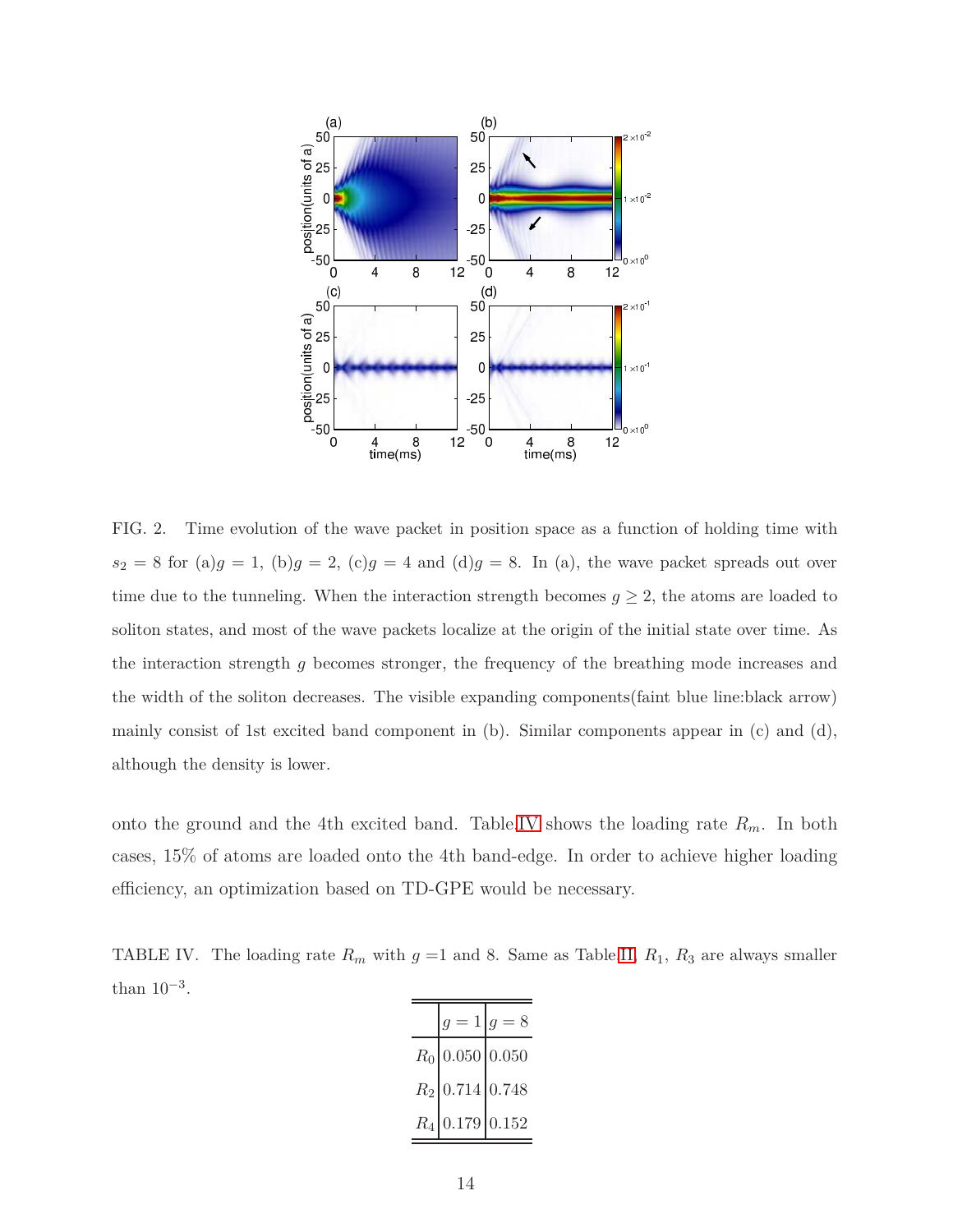

<span id="page-14-0"></span>FIG. 3. Time evolution of the wave packet in momentum space after the band mapping process as a function of holding time with  $s_2 = 8$  for (a) $g = 1$ , (b) $g = 2$ , (c) $g = 4$  and (d) $g = 8$ . In all cases, the wave packet is located at around  $p = 2$ . In (c) and (d), the oscillation of the breathing mode can be seen clearly.

In passing, we note that we have examined the loading process with a standard band of  $s_1 = 10, s_2 = 5$ . In this case, the atoms are loaded onto the soliton solution between the 1st and 2nd excited bands with the anti-symmetric(even to odd) loading protocol. Appendix[.B](#page-26-0) discusses more detail of the results with the normal band. We also note that our procedure is valid in the limit of monochromatic lattice, e.g.,  $s_1 = 10$ ,  $s_2 = 0$  (standard band). Although anti-symmetric loading is required for soliton generation, the experimental implementation may be simpler than the bichromatic system. The loading process with the Dirac-like point is of sufficient interest that it will be studied separately elsewhere.

#### **B. Case 2: Post-excitation dynamics with harmonic OL**

In the ultracold atomic system, time modulation of the optical lattice and time variation of the external potential can be experimentally realized[\[43](#page-31-7)]. Band spectroscopy of the atoms in OL is one of the essential applications. By combining linear potentials to OL, a Stückelberg-type interferometer can be constructed and measured by observing momen-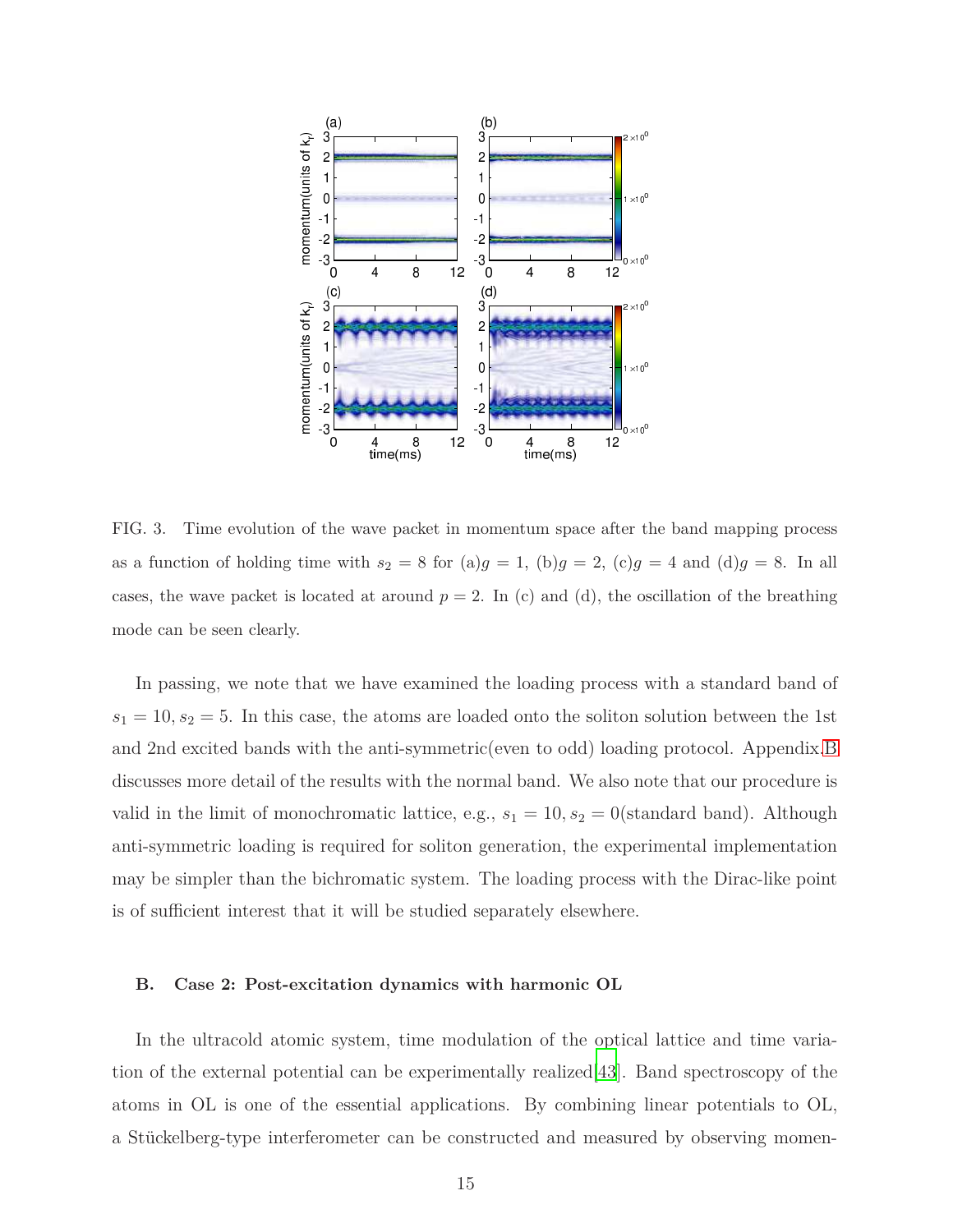

<span id="page-15-0"></span>FIG. 4. The density profile immdeiately after the loading process for  $(a)g = 2$  and  $(c)g = 8$ . Purple and green line corresponding to the density profile and envelope function in position space, respectively. The envelopes are well fitted by the Gaussian function, reflecting the initial state. (b) and (e) corresponding to the density profile after 10ms holding with  $g = 2$  and  $g = 8$ , respectively. The non-soliton component goes away from the origin; thus, only the soliton solution remains around  $x = 0$ . The corresponding envelopes are hyperbolic secant in both cases. (c) and (f) are enlarged views of the central site  $-0.5 \le x \le 0.5$  of (b) and (e), respectively. Purple, green, and light blue correspond to the real part, imaginary part, and absolute value of the wave function. The black dashed lines indicate the NBW  $\phi_{NB}(1,0,x)$  of the 1st excited band at  $q = 0$  with  $(c)g_{lat} = 0.06$  and (f)0.16.

tum distributions[\[44](#page-31-8)]. Dispersions can also be measured by modulating the height of the optical lattice in time to inducing interband transitions[\[45\]](#page-31-9). Aarhus group experimentally measured the spectrum formed by the combined potential of the OL and the harmonic potential by using amplitude modulation of the OL with the acceleration of atoms due to the harmonic potential [\[46\]](#page-31-10). Thus, the observation of the dynamics of atoms in the combined potential of the OL and the external potential is important for further applications. Here we discuss the dynamics of loaded atoms with strong nonlinearity under the influence of the harmonic trap to identify global band dispersion and stability. From the viewpoint of the classical interpretation under the single-band approximation, the dynamics is simply given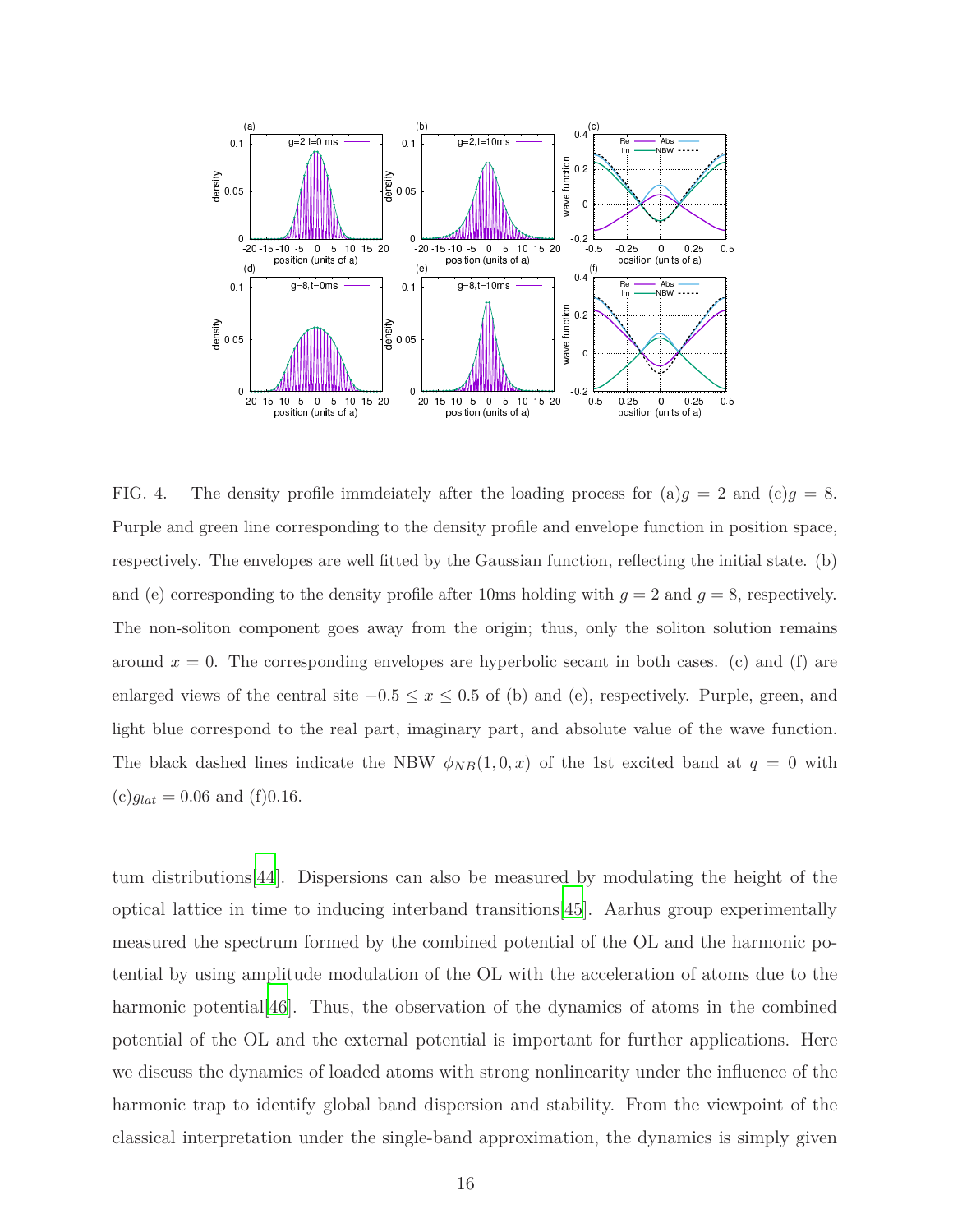

<span id="page-16-0"></span>FIG. 5. Time evolution of the wave packet in position space((a) and (b)) and momentum space((c) and (d)) with the protocol for loading atoms onto anti-symmetric solutions. Here the target state is the bottom of the 2nd excited band. (a) and (c) corresponding to weakly interacting case with  $g = 1$ . (b) and (d) corresponding to strongly interacting case with  $g = 8$ . The interaction strength does not drastically alter the trends. In both cases, fast-moving wave packets appear in position space(black arrow). These wave packets are consist of 4th excited band components, unlike the symmetric loading case(Fig[.2\)](#page-13-0).

by  $H_{cl}(q, x) = \mu(q) + \nu x^2[38]$  $H_{cl}(q, x) = \mu(q) + \nu x^2[38]$ . Fig[.6](#page-17-0) shows a typical isoenergetic surface of the 1st excited band in the linear limit( $g = 0$ ) with a reduced zone representation. The dispersion can be treated as a cosine function under the 1st-order tight-binding approximation in the linear limit. Therefore, a trajectory of the loaded atoms traces a classical pendulum $[24, 28, 47]$  $[24, 28, 47]$  $[24, 28, 47]$  $[24, 28, 47]$ . If the atoms are loaded on the origin of the surface, the atoms follow a line of the separatrix. According to  $H_{cl}$ , we can easily estimate the maximum position of the atoms  $x_{max}$ . In the case of  $s_1 = 10, s_2 = 8$  and  $\nu = 1.2 \times 10^{-4}, x_{max} \approx 33$  sites(see Ref's.[\[24](#page-30-7), [28\]](#page-30-12)for the detail.) Since the small nonlinear interaction does not alter the band dispersion drastically, the classical interpretation may work even with the nonlinear term  $g \leq 8$ . Thus, measuring post-loading dynamics allows us to compute a general form of the band where the atoms are loaded.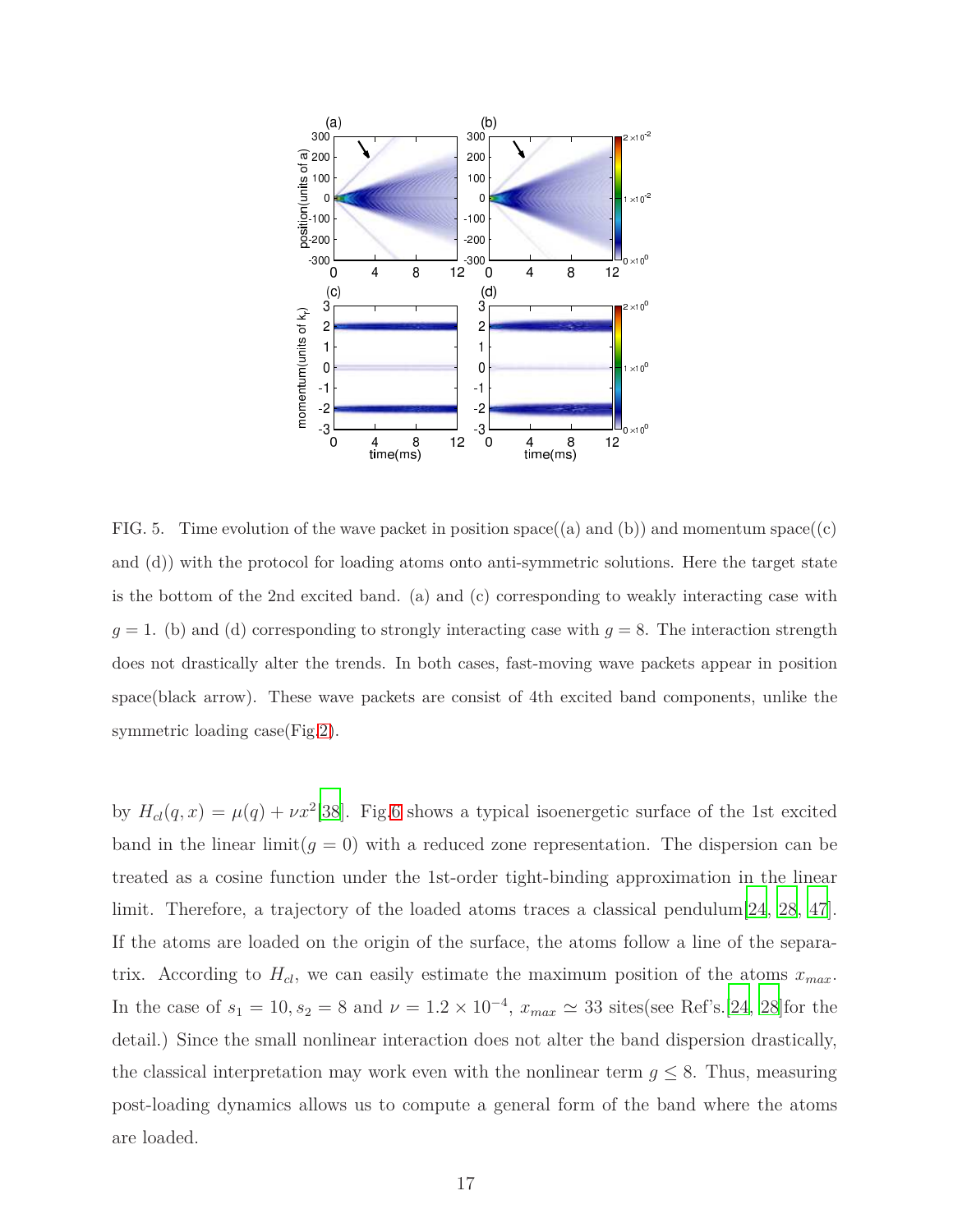

<span id="page-17-0"></span>FIG. 6. Typical isoenergetic surface of the 1st excited band with the reduced zone representation. The surface is given by the 1-dimensional classical pendulum *Hcl*. The purple dashed line and the blue circle corresponding to a separatrix and a rough coordinate of the atoms immediately after the loading. In our case, the atoms are loaded onto the origin of the surface, then half of the wave packet moves up along the separatrix lines (red arrow), and the rest moves down(green arrow). Due to the Bragg reflection, the quasimomentum of the wave packet is reversed when they reach the band edge.

Fig[.7](#page-18-0) shows the post-loading dynamics of the symmetric process with harmonic trap for  $s_1 = 10, s_2 = 8$  with  $\nu = 1.2 \times 10^{-4}$ . Fig[.8](#page-19-0) shows corresponding momentum distributions after the band mapping process. As shown in Fig[.2,](#page-13-0) the process loads atoms to soliton solution in  $g = 2 - 8$ . The acceleration force due to the harmonic potential lowers the density of the soliton so that the loaded atoms decay to the 1st excited band from the soliton solution after a certain holding time. In terms of the tight-binding approach, the harmonic potential modifies the spatially uniform tunneling constant to nonuniform. Therefore, in the presence of the harmonic trap, the soliton solution of the uniform lattice is not stable anymore. As increasing the interaction strength, the soliton gets more stable up to  $g = 6$ which corresponds to  $g_{lat} = 0.13$  $g_{lat} = 0.13$  $g_{lat} = 0.13$ (See Fig.1 (b)). When the interaction strength reaches  $g = 8$ , the soliton decays immediately after the loading. To confirm this effect more clearly, we also plot a scaled autocorrelation function

$$
A(t) = |\langle \Psi(t = \tau_{total}) | \Psi(t) \rangle|^2 / |\langle \Psi(t = \tau_{total}) | \Psi(t = \tau_{total}) \rangle|^2
$$

as a function of the holding time in Fig[.9](#page-19-1) with (a) $\nu = 1.2 \times 10^{-4}$  and (b) $\nu = 2.5 \times 10^{-4}$ .  $\Psi(t =$ *τtotal*) is a wavefunction immedeately after the loading process. In (a), the autocorrelation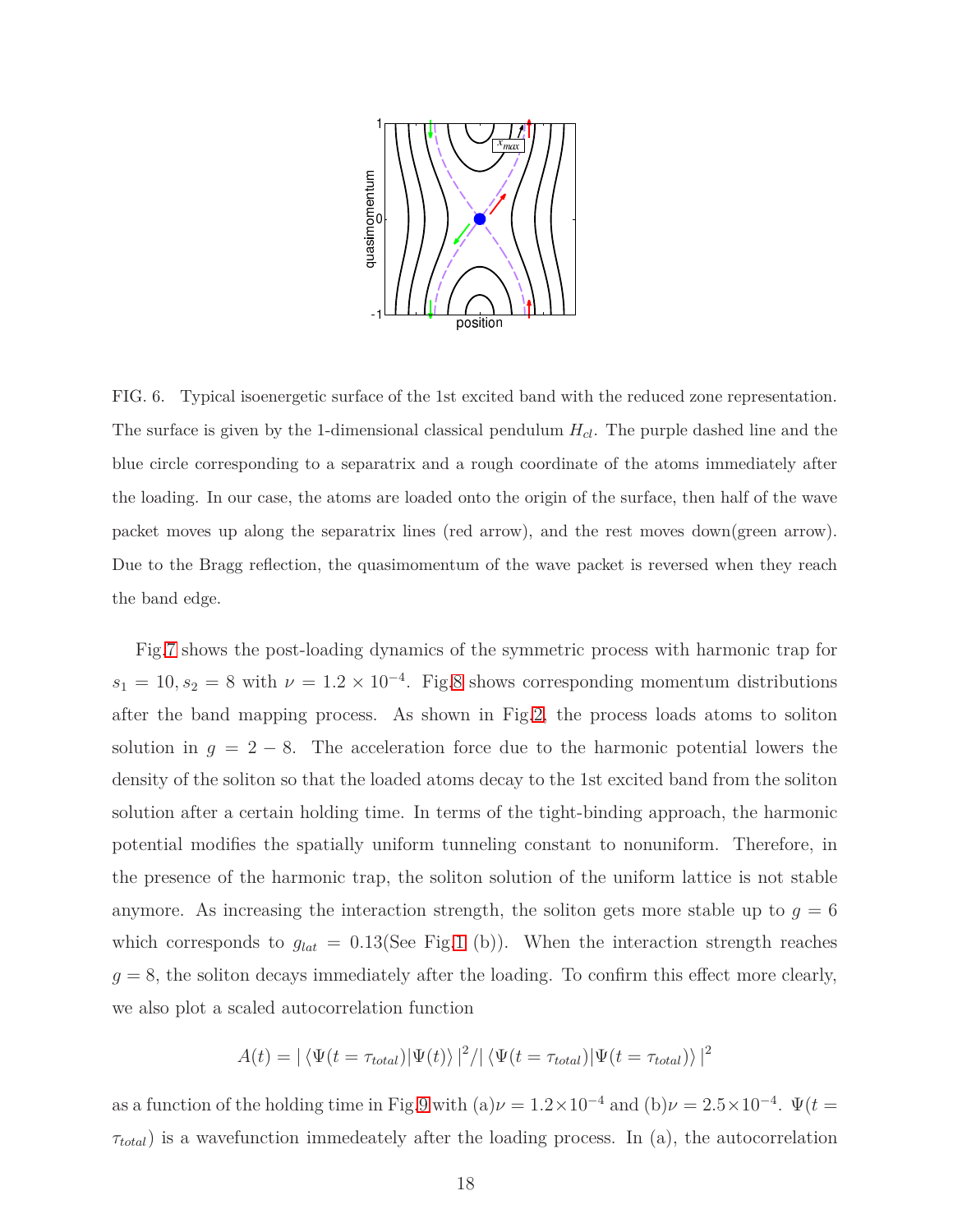function is most stable at  $g=6$ . In the other cases, the autocorrelation functions quickly become unstable, then show revival due to the classical orbit given by *Hcl*. We note that this phenomenon depends on the balance between the nonlinear term and the strength of the harmonic trap. In the case with  $(b)\nu = 2.5 \times 10^{-4}$ , the autocorrelation function shows higher stability for  $g = 8$  than for  $g = 6$ . The effects due to the external potentials are interesting because they are related to manipulating solitons in the coordinate space, but we leave it out in this paper.



<span id="page-18-0"></span>FIG. 7. Time evolution of the wave packet in position space as a function of holding time with  $s_2 = 8$  for (a) $g = 2$ , (b) $g = 4$ , (c) $g = 6$  and (d) $g = 8$ . Atoms are initially loaded to soliton solutions and the soliton decays to 1st excited band after a certain holding time. The atoms follow the isoenergetic surface of the 1-dimensional classical pendulum given by *Hcl*(see Fig[.6\)](#page-17-0).

#### **C. Case 3: Effect of Instability**

One of the unique features of the lattice BEC system is dynamical instability. This instability is considered a counterpart of an energetic instability and causes NBWs(solitons) to be unstable when additional perturbative modes exist. To explore dynamical instability of NBWs, we follow the discussion in Refs.[\[4,](#page-28-2) [5](#page-28-3)]. We assume that NBW experience a small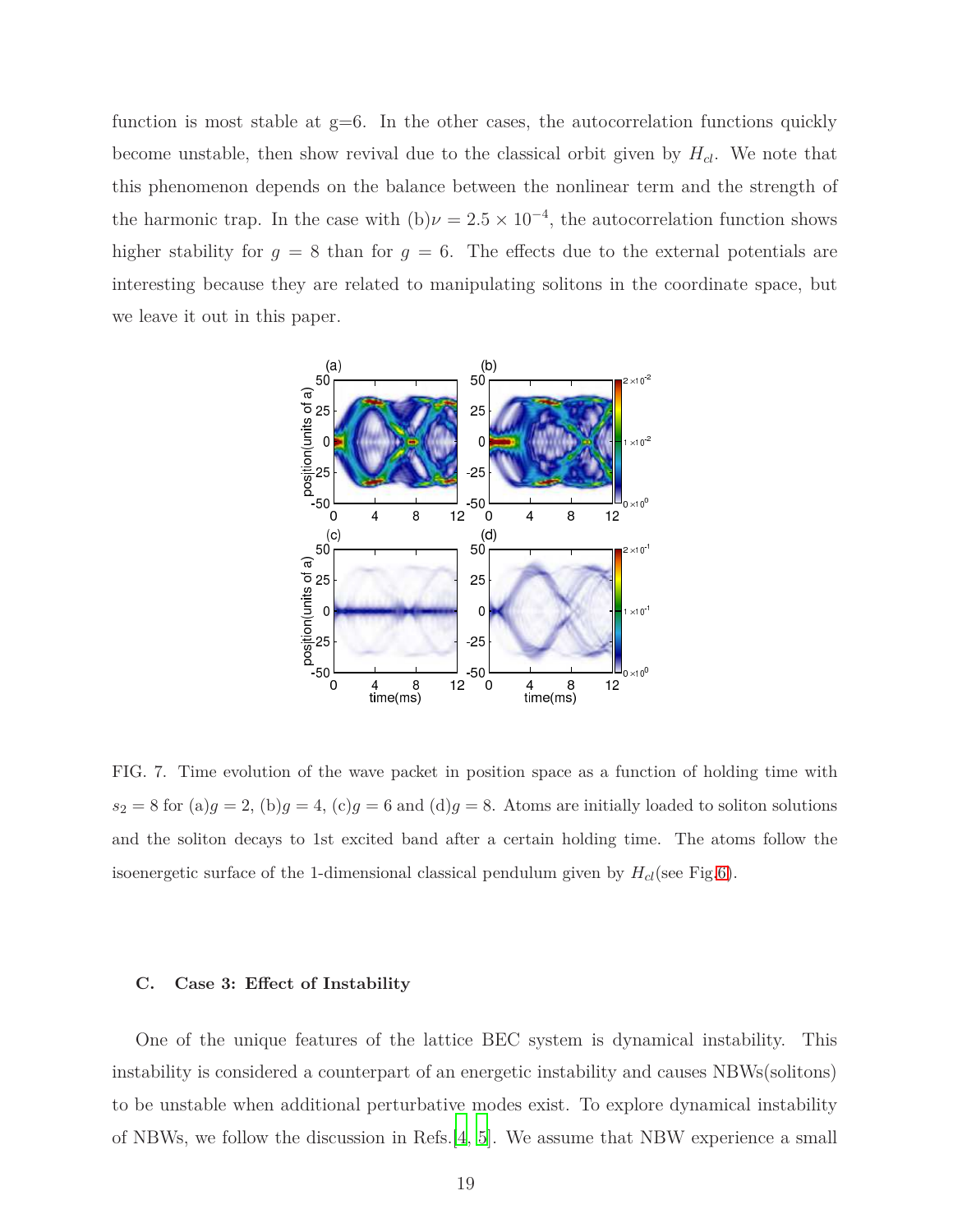

<span id="page-19-0"></span>FIG. 8. Time evolution of the wave packet in momentum space after the band mapping process as a function of holding time with  $s_2 = 8$  for (a) $g = 2$ , (b) $g = 4$ , (c) $g = 6$  and (d) $g = 8$  corresponding to Fig[.7.](#page-18-0)



<span id="page-19-1"></span>FIG. 9. Autocorrelation function  $A(t)$  as a function of holding time with  $(a)\nu = 1.2 \times 10^{-4}$ and  $(b)\nu = 2.5 \times 10^{-4}$ . Purple solid, green dashed, light blue chain and orange long-dashed corresponding to  $g = 2, 4, 6$ , and 8, respectively. (a)In the case of  $g = 6$ , the autocorrelation shows a stable feature. In other cases, the soliton decays within 4ms; subsequently, it shows revivals due to the closed classical trajectories given by  $H_{cl}$ . (b)In the case of (b) $\nu = 2.5 \times 10^{-4}$ ,  $g = 8$  is most stable. See text for more detail.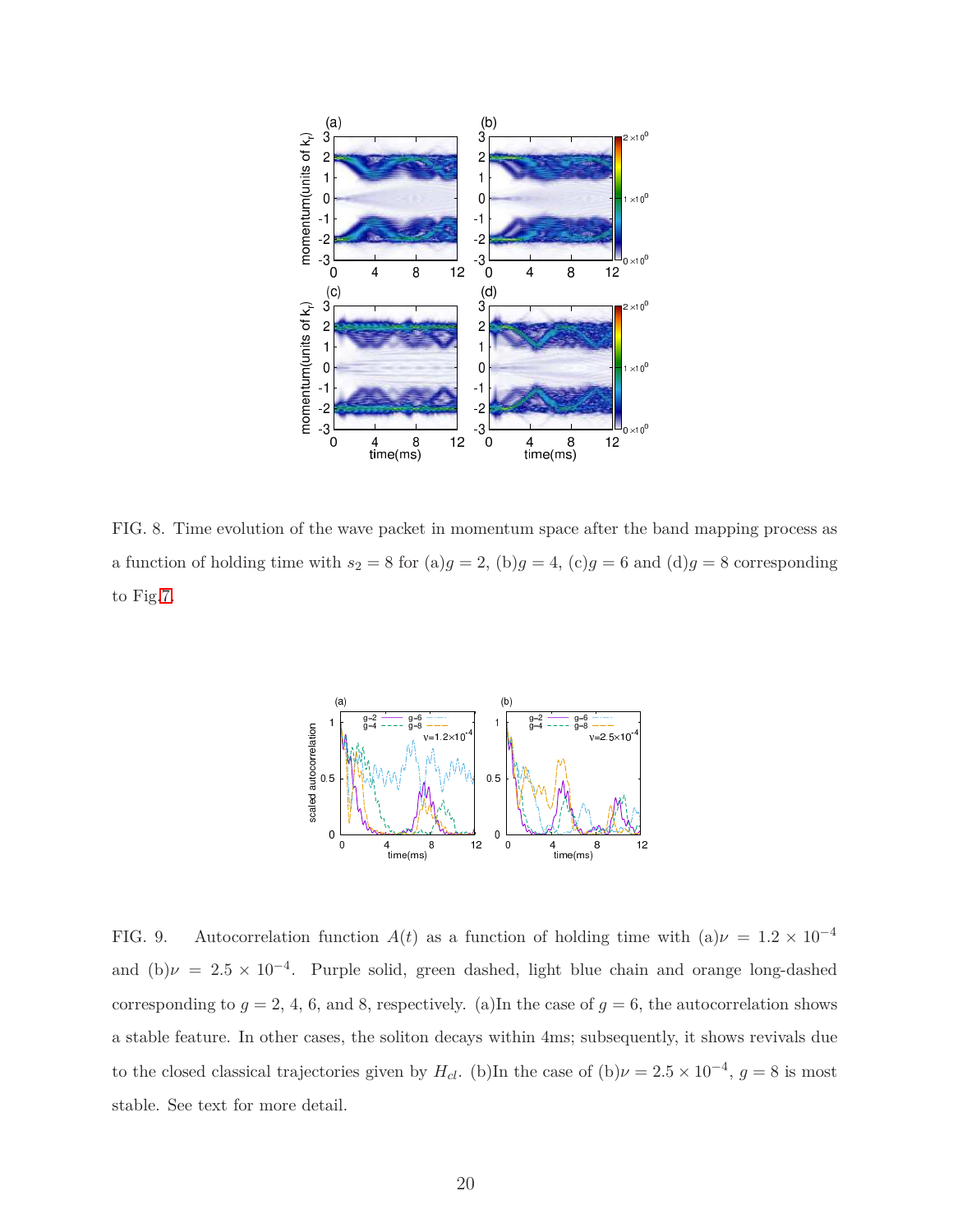perturbation with momentum *f* as  $\psi = \phi_{NB}(n, q, x) + \delta \psi$ , where  $\delta \psi = e^{iqx} \{ u_f(x) e^{ifx} +$ *v* ∗  $f(x)e^{-ifx}$ .

The perturbative part  $\delta\psi$  obeys the time-dependent equation

$$
\frac{d}{dt}\begin{pmatrix} u_f \\ v_f \end{pmatrix} = \hat{\sigma_z} \hat{B} \begin{pmatrix} u_f \\ v_f \end{pmatrix} = \Lambda_l(q) \begin{pmatrix} u_f \\ v_f \end{pmatrix}
$$
\n(4)

where the operator

$$
\hat{B} = \begin{pmatrix} L_+ & g_{lat}\Phi^2(n,q) \\ g_{lat}\left\{\Phi^*(n,q)\right\}^2 & L_- \end{pmatrix}
$$
\n(5)

and diagonal part

$$
L_{\pm} = -\left[\frac{d}{dx} + i(\pm q + f)\right]^2 + s_1 \sin^2(x) + s_2 \sin^2(2x) - \mu + 2g_{lat} |\phi_{NB}(n, q, x)|^2 \tag{6}
$$

with Pauli matrix  $\hat{\sigma}_z =$  $\sqrt{ }$  $\overline{ }$ 1 0  $0 -1$  $\setminus$ and  $\Phi(n,q) = e^{-iqx} \phi_{NB}(n,q,x)$ . Here the operator  $\hat{\sigma}_z \hat{B}$  is non-Hermitian; thus, eigenvalues  $\Lambda_l(q)$  can be complex. Besides, complex eigenvalues always appear in pairs, one has a positive imaginary part, and the other has a negative. Therefore, if the operator  $\hat{\sigma}_z \hat{B}$  has complex eigenvalues, the state grows exponentially in time.

Fig[.10](#page-21-0) shows the maximum absolute values of the imaginary part of the eigenvalues  $\Im\Lambda_l(q)$ of the 1st excited band at  $q = 0$ . A strongly unstable regime appears around  $q = 0$ . The result implies that the soliton solutions containing NBW of the 1st excited band at q=0 are unstable, according to the composite relation[\[13](#page-29-5)]. While features of dynamical instability can not be clearly seen within 12ms post-loading dynamics in the previous section, however, dynamical instability may break the stable wave packet for long-term propagation.

In order to investigate dynamical instability more deeply, we numerically solved TD-GPE with an artificial gaussian type noise in addition to the condensate initial function  $\Psi(t=0,x) = \psi(x) + \Delta(x)$ (see Ref.[\[48\]](#page-31-13)), namely,

$$
\Delta(x) = \epsilon \psi(x=0) r(x) e^{-x^2/\sigma^2}
$$
\n(7)

where  $\psi(x=0)$  is the BEC in the harmonic potential and  $r(x)$  is a random number uniformly distributed in [0, 1]. We chose  $\epsilon = 0.1$  and  $\sigma = 20\pi$ . Fig[.11](#page-21-1) shows the density profile after the loading process as a function of holding time in position space with  $s_2 = 8$ . Only the OL is turned on while the holding process. In (a) and (b), dynamical instability does not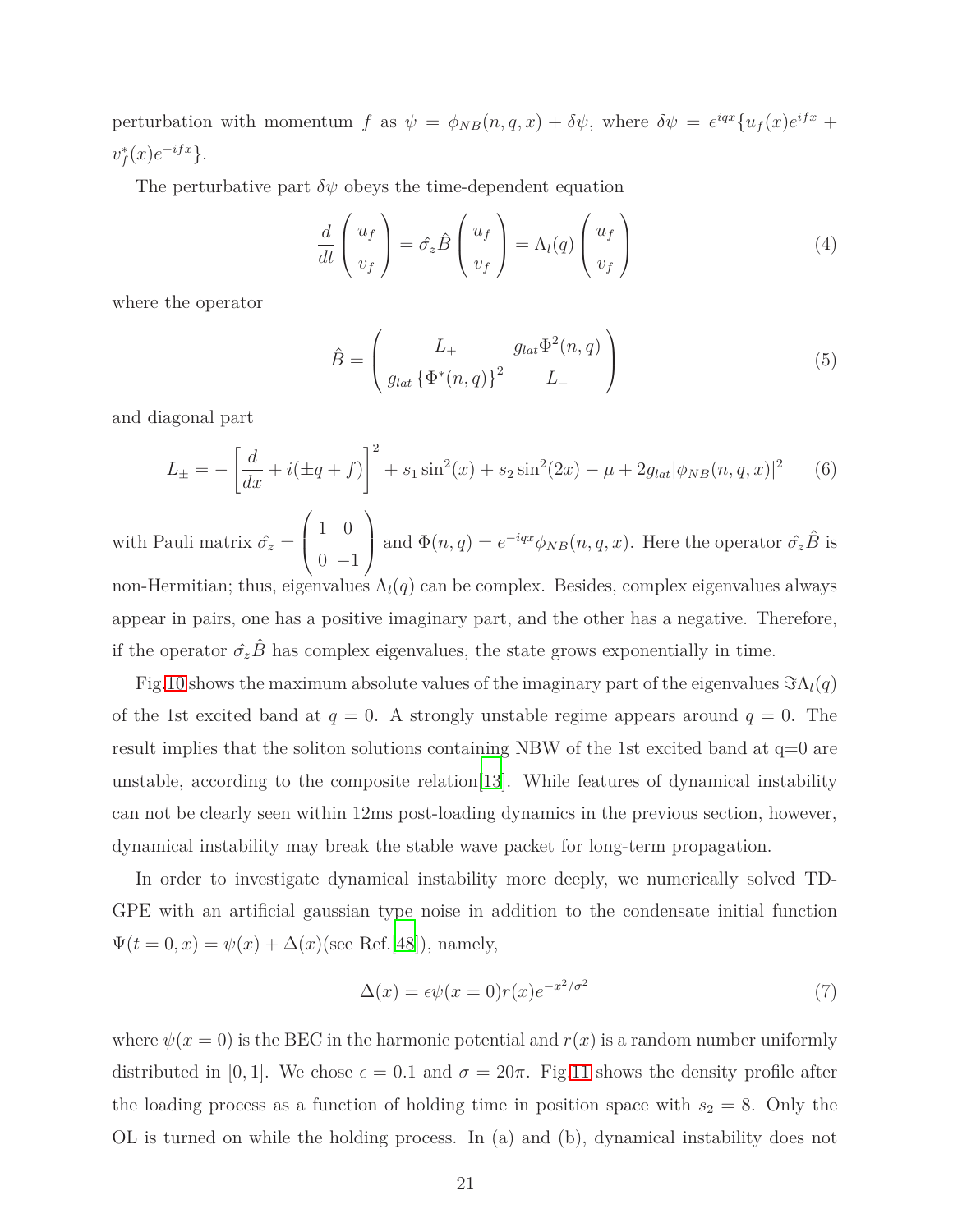

<span id="page-21-0"></span>FIG. 10. The maximum absolute values of the imaginary part of the eigenvalues  $\Im \Lambda_l(q)$  for the 1st excited band. The unit of the colorbar is  $E_r$ . Vertical axis corresponds to interaction strength  $g_{lat}$ and horixontal to perturbative momentum *f*. Value becomes higher toward red and lower toward white. White corresponds to a dynamically stable regime. The unstable regime appears around  $f = 0.$ 



<span id="page-21-1"></span>FIG. 11. Post-loading dynamics with a gaussian noise for  $s_1 = 10$ ,  $s_2 = 8$ . In (a) $g = 2$  and (b) $g = 4$ , the dynamics is stable despite the noise is added. On the contrary, in  $(c)g = 6$  and  $(d)g = 8$ , the symmetry of the wave packet is broken due to the noise.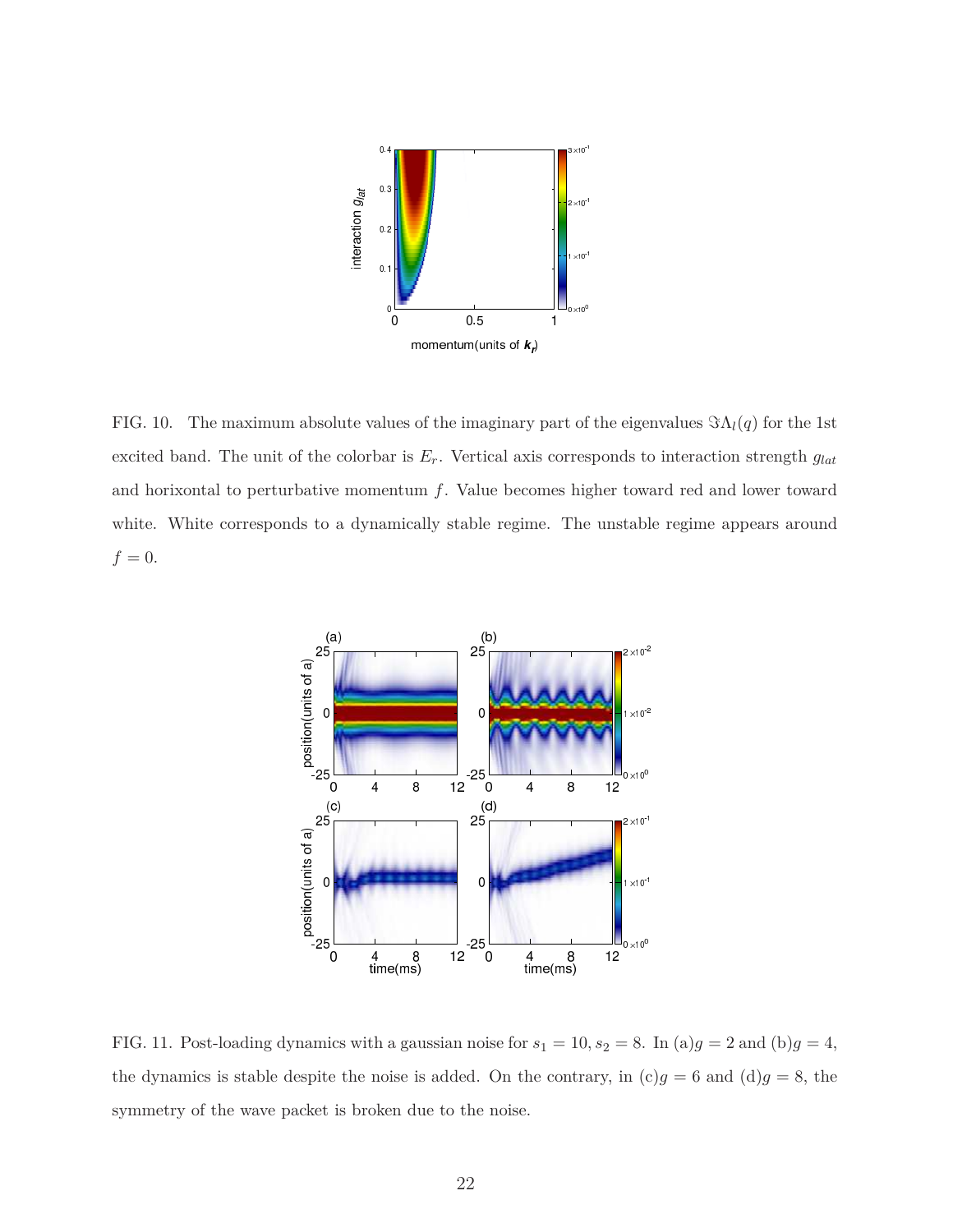strongly break the symmetry within 12 ms, although the imaginary part appears around  $f = 0$ . The absolute value of the imaginary part increases as it increases the interaction strength to  $g = 6$ , the effect of dynamical instability can be seen clearly in the density profile. We also plot the scaled autocorrelation  $A(t)$  as a function of holding time in Fig[.12.](#page-22-1) In the case of  $g = 2$ , the noise makes the autocorrelation stable since it suppresses a coherence of the breathing mode. We note that the random noise might correspond to experimental imperfections, e.g., unspecifiable excited state; however, this analysis is more of a numerical check. The shape of the noise function may be spatially correlated, and the random noise may be totally different from the real experimental environment. It is required to know the sources of the noises more precisely to investigate the environmental effect.



<span id="page-22-1"></span>FIG. 12. Autocorrelation function *A*(*t*) as a function of holding time. Green dashed (orange long-dashed) and purple solid (light blue chain) correspond to  $g = 2(g = 8)$  with and without noise.

## <span id="page-22-0"></span>**V. CONCLUSIONS**

We discussed the standing-wave pulse sequence [\[19,](#page-30-3) [21\]](#page-30-4) in the 1-dimensional bichromatic system with atom-atom interaction in terms of mean-field theory. In the previous paper[\[24\]](#page-30-7), we showed that the pulse sequence is essentially multi-path interference in the momentum domain. And the parity selection rule of the pulse sequence is specified by the orthonormal Bloch solutions in the linear case. We also verified that the weak nonlinearity  $g < 1$  does not alter the results dramatically. In this paper, we extended our theoretical work[\[24\]](#page-30-7) to the strongly nonlinear regime. Contrary to the linear case, the NBWs are non-orthonormal,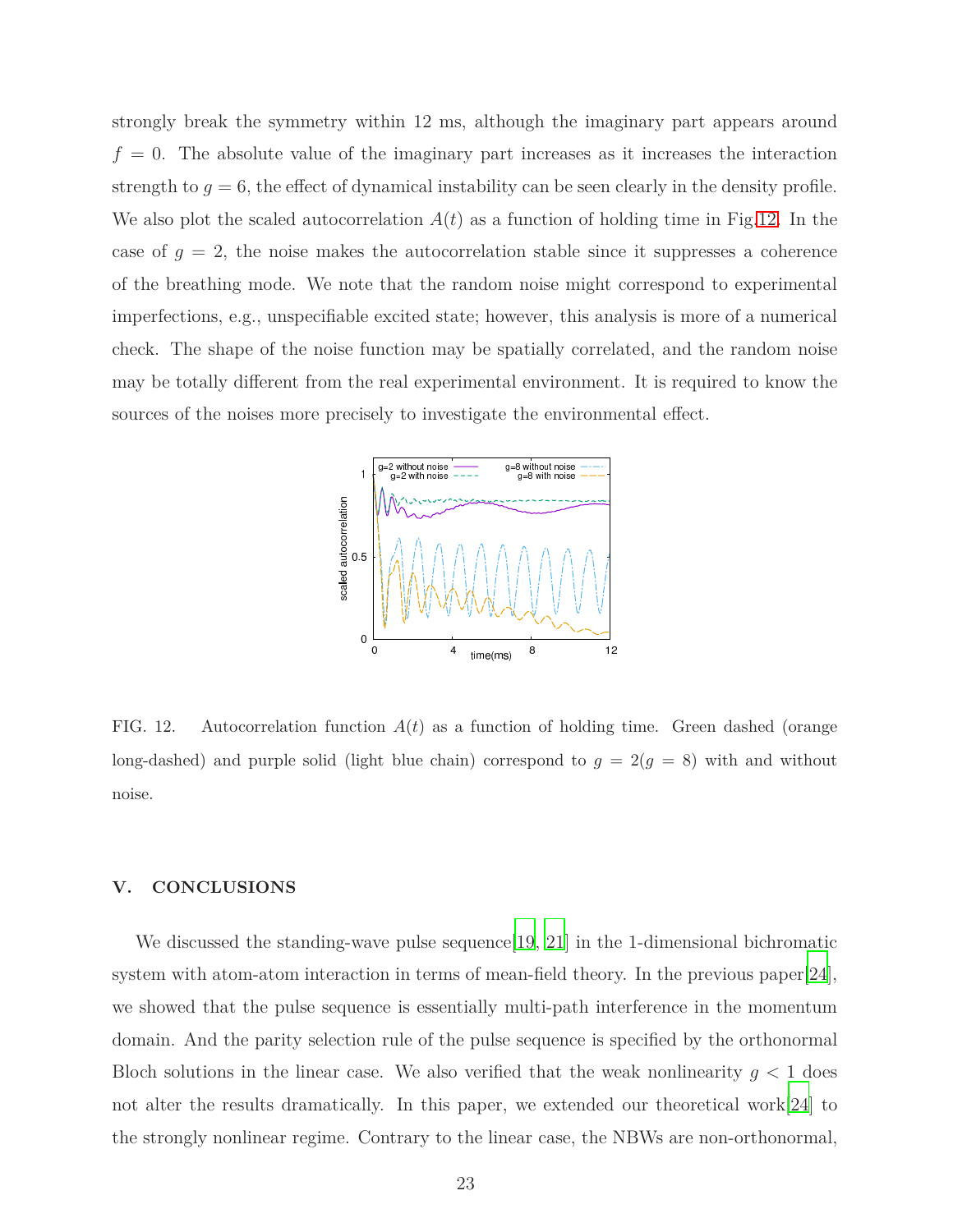and additional loop structures appear at the band edges in the time-independent spectrum. In addition to that, the spatially localized soliton solutions appear, which are connected to NBWs through a composite relation[\[13\]](#page-29-5). Therefore, the loading process to NBWs is a nontrivial issue.

In order to examine the loading process to NBWs, we numerically simulated the pulse sequence with the inverted band. We found that the sequence can load atoms to the soliton solution in the excited band with an appropriate time interval of the pulses when the interaction strength is high enough. And we numerically verified that the sequence is valid up to  $g = 8$ . The post-loading dynamics with only OL show that the non-soliton components quickly move away, leaving the soliton solution at the initial position of the wave packet. In the periodic potential, the soliton component stays in its initial position and oscillates in the breathing mode according to the interaction strength. Subsequently, we showed the postloading dynamics with the addition of an external harmonic potential to check the solitons' stability. The harmonic potential modulates the tunneling constant; thus, the soliton decays after a certain holding time. Finally, we discussed the effect of the dynamical instability in terms of the linear stability analysis  $[4, 5]$  $[4, 5]$  $[4, 5]$ . The spectrum of the time propagation operator shows that the nonlinear Bloch solutions are unstable at  $q = 0$ . In order to verify the dynamical instability, we numerically simulated noise by solving the TD-GPE using an artificial noise function mixed into the BEC's initial state and found that the process nevertheless succeeded in loading atoms to the soliton solution. However, the noise suppresses coherence of the breathing oscillation and leads to instability while holding. Our theoretical analysis recommends the range of interaction strength  $g = 2 - 6$  for future experiments. This paper showed how to load atoms onto soliton solutions with the periodic potential. The obtained soliton solutions are in the breathing mode with a hyperbolic-secant-type envelope. The soliton solution has a complex spectrum that depends on many parameters  $[12, 13]$  $[12, 13]$  $[12, 13]$  $[12, 13]$ . Therefore, the manipulation of the modes and the envelopes of solitons are expected to be difficult in the method of this paper. Reinforcement learning using the nonlinear GP equation will be more appropriate than the brute force method with the linear Bloch equation.

Compared to the adiabatic process, the standing-wave pulse method can load atoms in a shorter period of time[\[19](#page-30-3), [21](#page-30-4)]. Moreover, compared to the other methods[\[49\]](#page-31-14), it only requires controlling time-intervals of lattice pulse with a precision of 0*.*1*µ*s. However, there is still much to be explored from the theoretical point of view in the field of ultracold atomic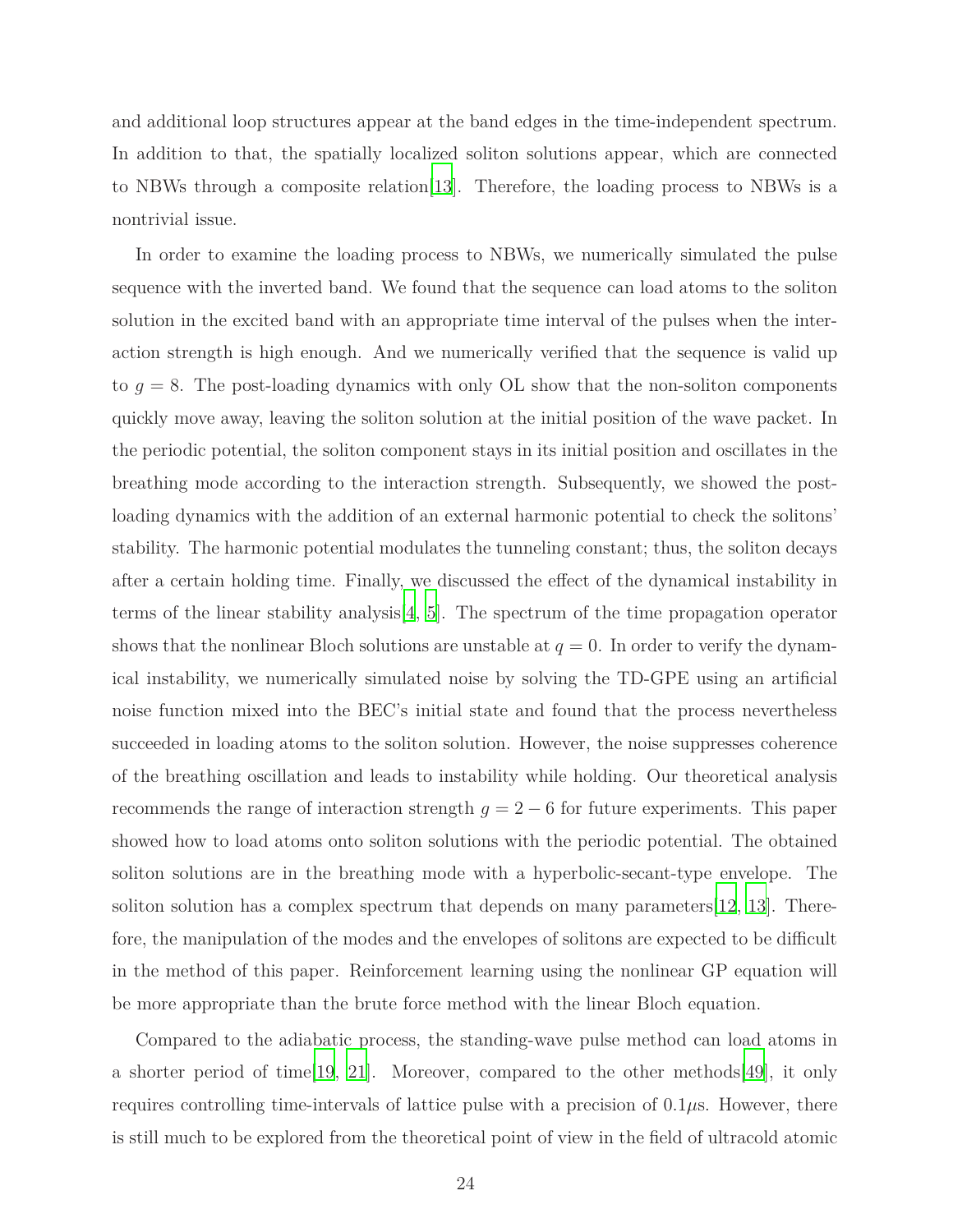physics. For example, Ref.[\[16\]](#page-30-0) reports that there may be additional instability due to the beyond mean-field correlation. The theoretical paper Ref.[\[50\]](#page-31-15) considers 4th-order interaction proportional to  $|\Psi|^4$  in the case of a strongly interacting limit. A recent paper [\[18\]](#page-30-2) took into account additional terms corresponding to 3rd-order correction  $(\propto g_3)$  and the three-body loss rate ( $\propto K_3$ ) given in the form of  $g_3|\Psi|^3 - iK_3|\Psi|^4$  which is called the Lee-Huang-Yang term.

As for future applications in the ultracold atomic physics, combinations of standing-wave pulse sequence and the other experimental techniques would lead to a powerful strategy for coherent manipulation of the nonlinear wave packets. The amplitude modulation leads to coherent band couplings, which allow us to produce modified band structures with vast Hilbert space[\[51](#page-32-0), [52\]](#page-32-1). In this paper, we applied the external harmonic potential for inducing intra-band transition as a very practical example. Indeed, there are many other methods to induce intra-band transition. As an example, a phase modulation technique such as the topological pumping process[\[53\]](#page-32-2) would lead to unique coherent manipulations. In addition to manipulations on the center-of-mass motion, manipulations on the internal degrees of freedom should be able to open up insights into designing new quantum devices. Especially, the multi-component system would be a very nice platform. The appropriate combinations of the coherent control may produce gap solitons with spin-orbit coupling[\[54\]](#page-32-3), stabilized NBWs[\[55\]](#page-32-4), and so forth. Much remains to be studied.

## **ACKNOWLEDGMENTS**

T.Y. acknowledges support from JSPS KAKENHI Grant Number JP20K15190.

### <span id="page-24-0"></span>**Appendix A: Optimized time-interval for pulse-sequanece**

The linear Bloch waves are given in the same formula as  $\phi_B(n, q, x) = \sum_K C_B(n, q, K)e^{2iKx}$ which is the eigensolutions of the time-independent Bloch Hamiltonian  $H_B = -\frac{d^2}{dx^2}$  +  $s_1 \sin^2(x + \phi_1) + s_2 \sin^2(2\{x + \phi_2\})$ . Here  $\phi_1$  and  $\phi_2$  are controllable phases for the OL. The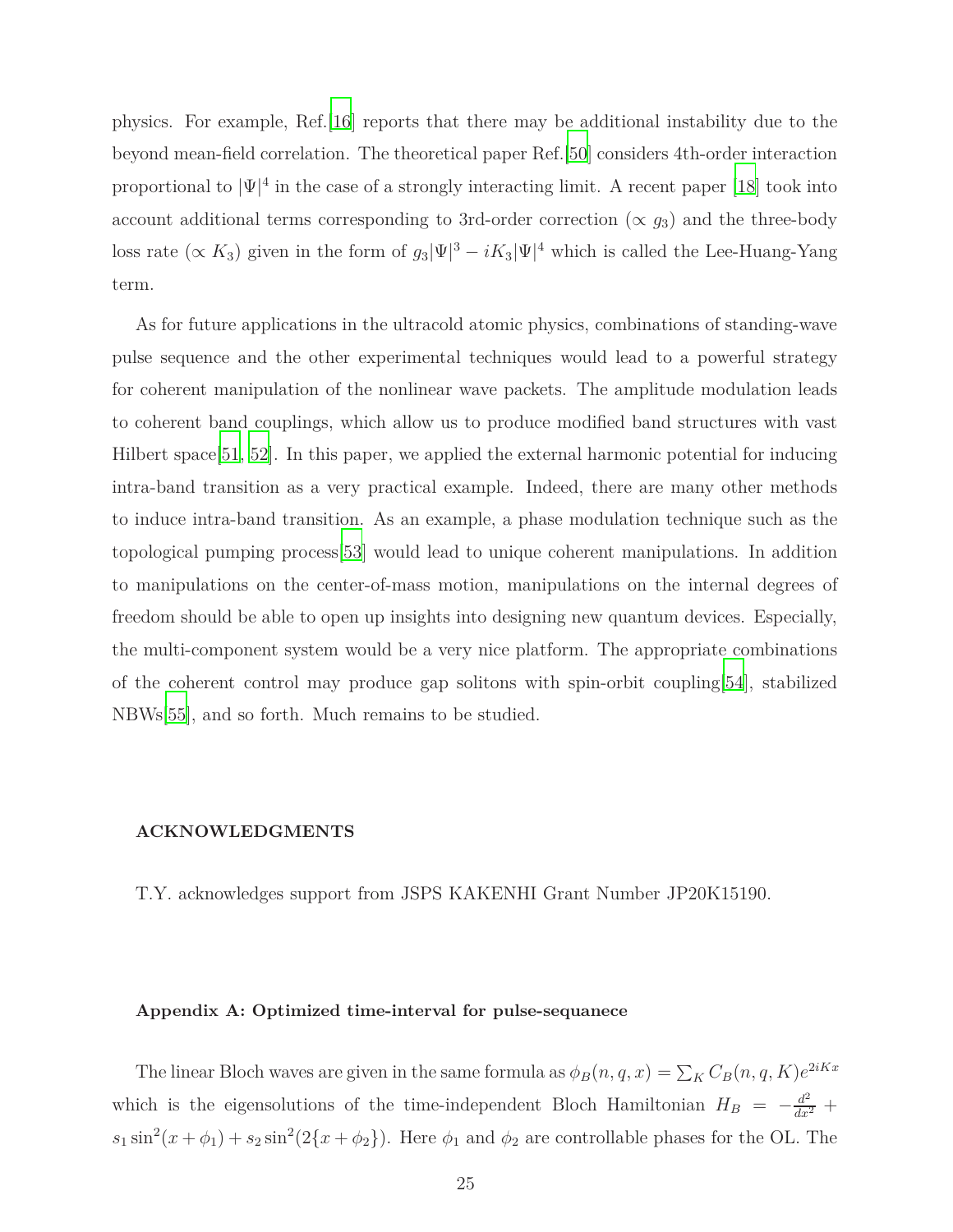Bloch coefficients  $C_B(n, K, q)$  can be obtained by solving the recurrent formula

$$
(q+2K)^2 C_B(n,q,K) - s_2 e^{-4i\phi_2} C_B(n,q,K-2)/4 - s_1 e^{-2i\phi_1} C_B(n,q,K-1)/4
$$

$$
-s_1 e^{2i\phi_1} C_B(n,q,K+1)/4 - s_2 e^{4i\phi_2} C_B(n,q,K+2)/4
$$

$$
= (E_q^n - s_1/2 - s_2/2) C_B(n,q,K), \quad (A1)
$$

namely, the central equation (see [\[31\]](#page-30-15) and our previous work [\[24](#page-30-7)]) where  $E_q^n$  represents the eigenenergy of the Bloch state.

In the linear regime, once the Bloch waves are obtained, the time-evolution of the twostep pulse sequence is given in the form of  $\Psi(\tau_{total}) = H_F(\tau_2)$ <sup>*l*</sup><sub>2</sub>)*H<sub>B</sub>*( $\tau$ <sub>2</sub>)*H<sub>F</sub>*( $\tau$ <sup>*l*</sup><sub>1</sub>  $J'_1$ ) $H_B(\tau_1)\Psi(0)$  where the Hamiltonian for free propagation  $H_F = -\frac{d^2}{dx^2}$ . In order to optimize the pulse-sequence, we assume that the initial condition is the 0-momentum state, although the initial wave packet contains non-zero momentum states. This approximation works well if the harmonic potential  $\nu$  is loose and the interaction strength *g* is high. Since there is no accelerating force during the pulse sequence, we only consider the dynamics at  $q = 0$ . This assumption allows us to use a fidelity  $F = |\langle \phi_B(m, q=0) | \Psi(\tau_{total}) \rangle|^2$  as a informative index where *m* is a target band index. In this paper, our target states are the eigenstates of the Bloch Hamiltonian  $H_B$  with the phases  $\phi_1 = \phi_2 = 0$ . During the on-duty cycle, we use the same lattice height  $s_1, s_2$  for the target state; however, we vary  $\phi_1, \phi_2$  for optimization.

As seen in Fig[.1,](#page-6-0) the coefficients of the anti-symmetric solutions in *K*-space must have different signs for positive and negative indices *K*. And the off-duty cycle with the free Hamiltonian  $H_F$  gives a time-dependent phase change corresponding to the square of the momentum  $e^{-4K^2\tau'}$  for each *K* momentum state. Therefore, to achieve loading atoms onto anti-symmetric states, the on-duty cycle with  $H_B$  needs to choose appropriate phases  $\phi_1, \phi_2$ . For example, if we choose  $\phi_1 = \pi/4$  and  $\phi_2 = \pi/8$ , the recurrent formula becomes

$$
(q+2K)^{2}C_{B}(n,q,K) + is_{2}C_{B}(n,q,K-2)/4 + is_{1}C_{B}(n,q,K-1)/4
$$

$$
-is_{1}C_{B}(n,q,K+1)/4 - is_{2}C_{B}(n,q,K+2)/4
$$

$$
= (E_{q}^{n} - s_{1}/2 - s_{2}/2)C_{B}(n,q,K). \tag{A2}
$$

In this case, the on-duty cycle gives phases for momentum states with negative *K*, which is opposite to the phases for positive *K* states. Besides, we need to vanish the  $K = 0$ components using an interference effect since the  $K = 0$  components of the anti-symmetric state should be 0. Thus, the effect of the OL phases on the optimization is nontrivial. We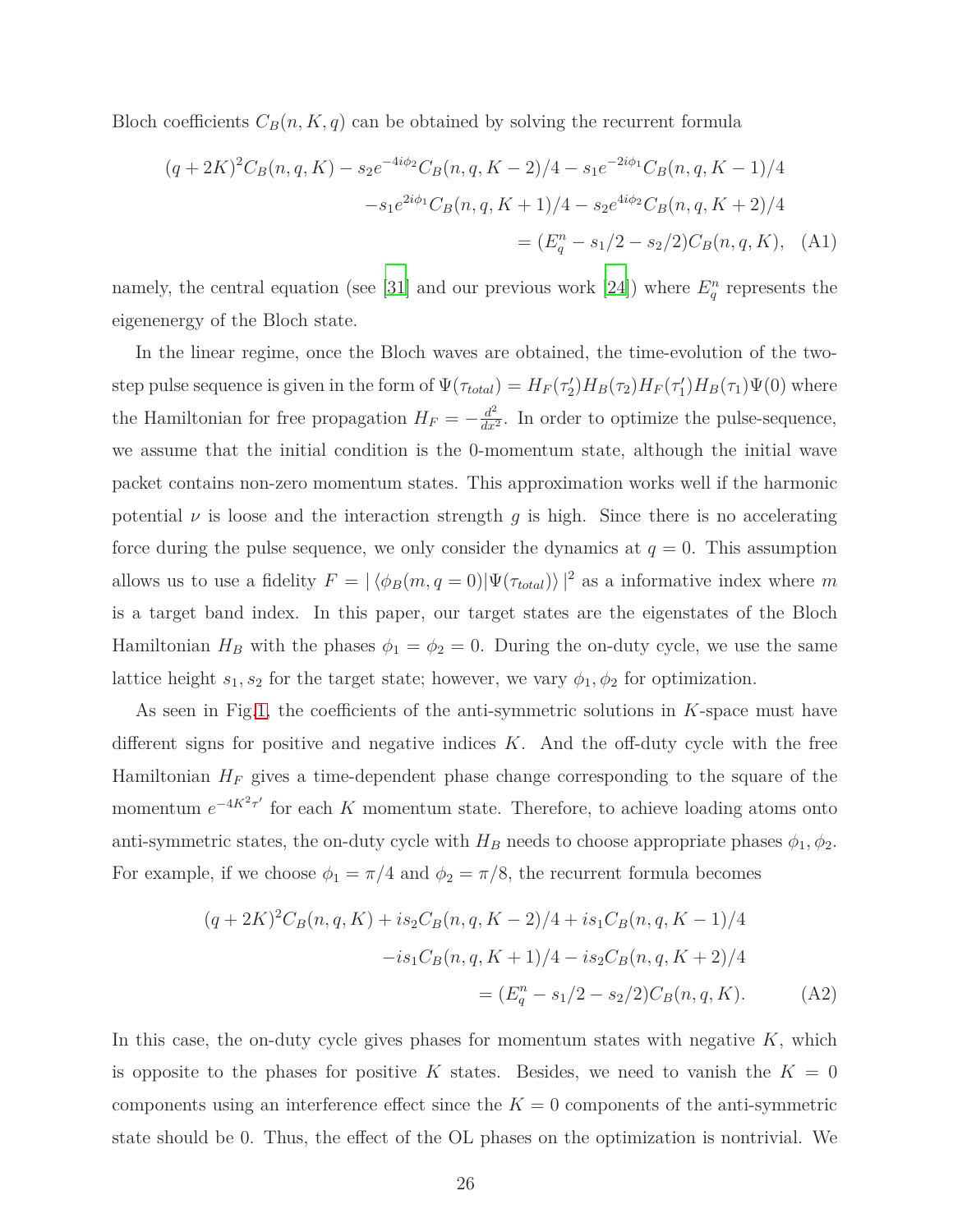numerically searched optimized time intervals by using a brute force method with a 0.1*µ*s step size in each of the time duration  $0 \leq \tau_1, \tau'_1, \tau_2, \tau'_2 \leq 40 \mu s$ . We limit  $\tau_{total} \leq 100 \mu s$ by following the previous studies[\[19](#page-30-3)[–21,](#page-30-4) [24,](#page-30-7) [27](#page-30-11)]. To check the effect of the OL phases for loading atoms to the 2nd excited band(anti-symmetric solution), we chose 0, *π/*4 and *π/*8. See Table[.V](#page-26-1) for the results.

The result shows that  $\phi_{11} = \phi_{21} = \pi/4$  and  $\phi_{12} = \phi_{22} = \pi/8$  is the best choice for loading atoms to the 2nd excited and the fidelity was found to be above 90% for all combinations. As for the experiments, it is better to choose the same phases  $\phi_{11} = \phi_{12} = \phi_{21} = \phi_{22}$  to increase reproducibility. So that, for simplicity, in this paper, we used  $\phi_{11} = \phi_{12} = \phi_{21} = \phi_{22} = \pi/4$ . We note that we used 0-phase for the loading atoms to the 1st excited(symmetric solution) since the  $\phi_{11} = \phi_{12} = \phi_{21} = \phi_{22} \neq 0$  lowers the fidelity for loading. As for the detailed discussions on the effects of the parabolic trap, see our previous paper[\[24\]](#page-30-7).

<span id="page-26-1"></span>TABLE V. Optimized loading protocols to the first and the second excited bands with two step on- and off- procedure by using a brute force method with a period of  $0.1\mu s$  grid[\[24](#page-30-7)]. The lattice height  $s_1$  fixed to 10. In this paper, we chose relative phase equals  $\pi/4$  for loading atoms to the anti-symmetric solution.

|  |  |  | $\phi_{11}$ $\phi_{21}$ $\phi_{12}$ $\phi_{22}$ $\tau_1$ $\tau_1'$ $\tau_2$ $\tau_2'$ $F$ |                                                    |
|--|--|--|-------------------------------------------------------------------------------------------|----------------------------------------------------|
|  |  |  |                                                                                           | $\pi/4 \pi/4 \pi/4 \pi/4$ 33.8 34.7 14.8 4.5 0.939 |
|  |  |  |                                                                                           | 0 0 $\pi/4 \pi/4$ 12.7 34.6 1.5 16.9 0.966         |
|  |  |  |                                                                                           | $\pi/4 \pi/8 \pi/4 \pi/8$ 32.8 39.9 39.9 6.5 0.967 |
|  |  |  |                                                                                           | 0 0 $\pi/4 \pi/8$ 29.0 18.2 0.1 4.9 0.957          |

#### <span id="page-26-0"></span>**Appendix B: Loading process with the normal band**

In this section, we briefly discuss a selection rule of the loading process with the normal band( $s_1 = 10, s_2 = 5$ ). Here, we numerically examine the loading process to the 1st excited(even to odd) and 2nd excited(even to even) band with  $g = 8$ .

In the case of normal dispersion, at  $q = 0$ , the 1st excited band solution is anti-symmetric, and the 2nd excited band is symmetric. Therefore, in the linear limit, the loading process with the relative phases  $\phi_{11} = \phi_{21} = \phi_{12} = \phi_{22} = 0$  can load atoms to the 2nd excited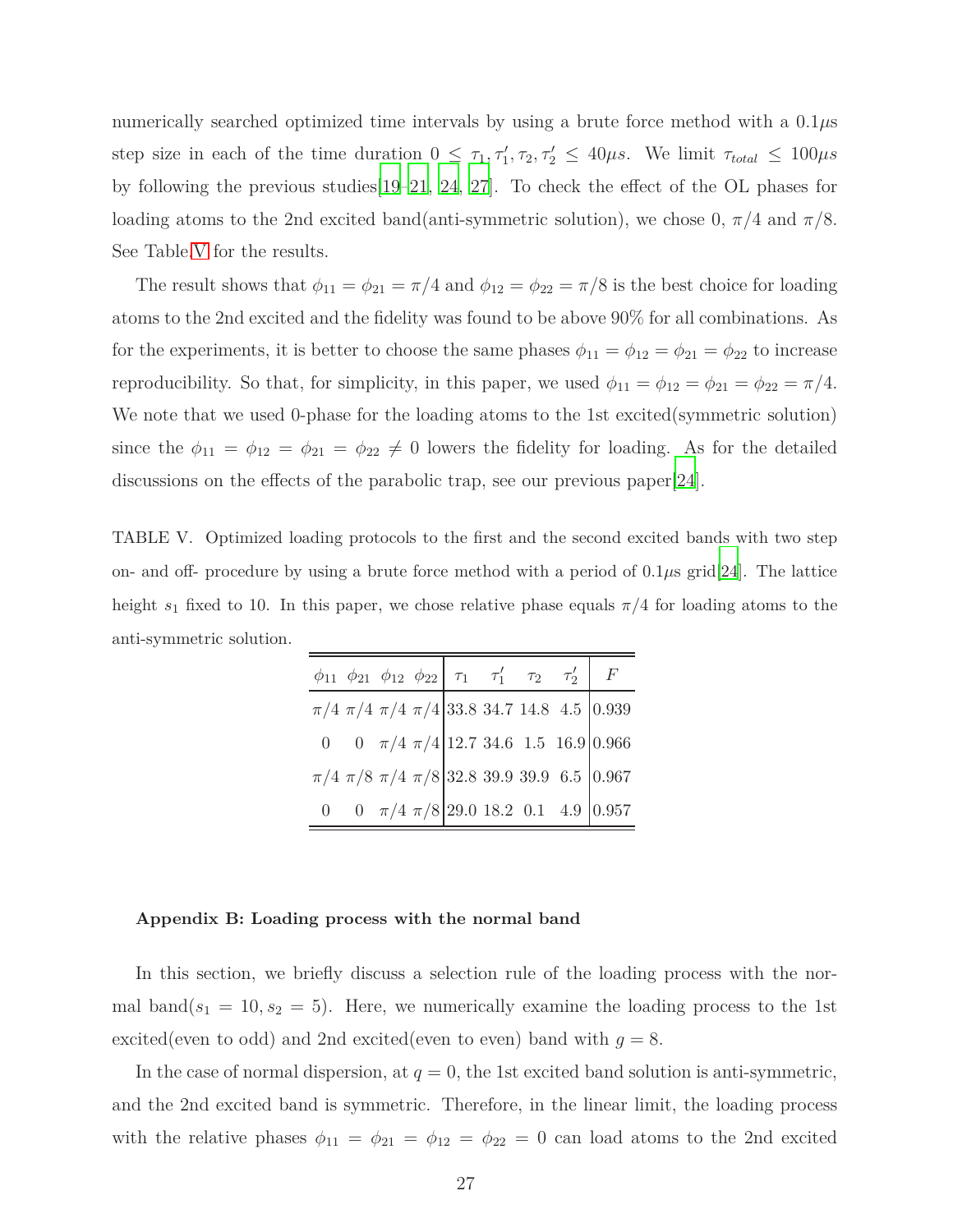band. Fig[.13](#page-27-1) shows the time evolution immediately after the loading process. Both of the process load atoms to around  $|p| = 2$  in momentum space((c) and (d)). In position space, contrary to the case of the inverted band, the loading to the anti-symmetric solutions produces the solitonic state. We also numerically confirmed that the trend is unchanged in the monochromatic lattice limit( $s_2 = 0$ , normal band). The results for  $s_1 = 10, s_2 = 0$  are not shown since it is similar to the case of  $s_1 = 10, s_2 = 5$ . In this appendix, we just checked the validity of the pulse-sequence procedure. Therefore, further research is needed on the properties of solitons in the normal band, such as dynamical instabilities.



<span id="page-27-1"></span>FIG. 13. Time propagation of the wave packet as a function of holding time with the normal band  $s_1 = 10, s_2 = 5$  for  $g = 8$ . The optimized loading protocol is shown in Table[.VI.](#page-28-7) (a) and (b) corresponding to the density distributions in position space with symmetric(even to even) and antisymmetric(even to odd) loading process, respectively. (c) and (d) corresponding to the momentum distributions after the band mapping for (a) and (b).

#### <span id="page-27-0"></span>**Appendix C: Loop structure in bichromatic OL**

This appendix considers the loop formation in the band structure with the nonlinear bichromatic OL. Here we use the lattice height  $s_1 = 10, s_2 = 8$ , same as the main discussion.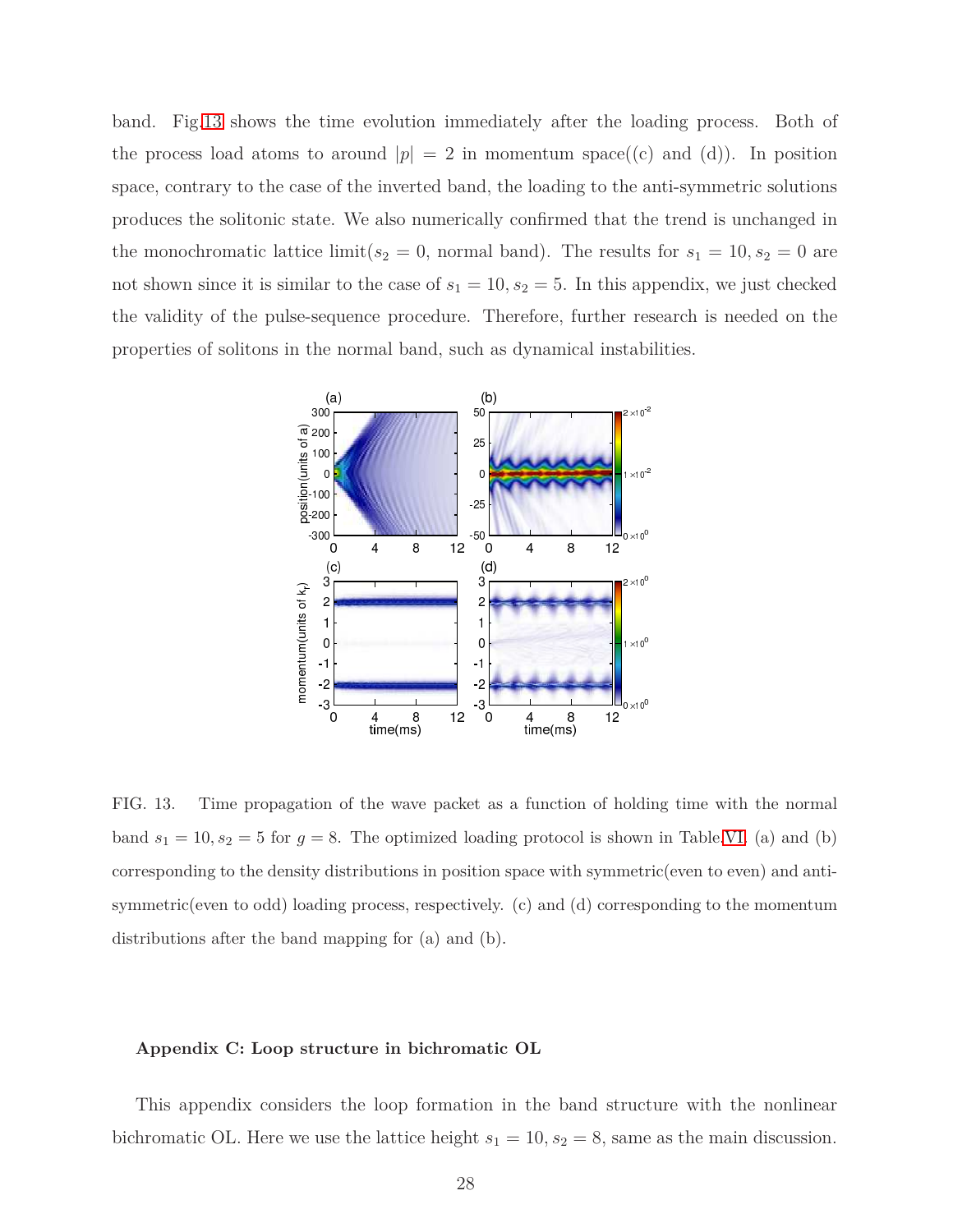<span id="page-28-7"></span>TABLE VI. Optimized loading protocols with two step on- and off- procedure for  $s_1 = 10, s_2 = 5$ . Same as Table[.I,](#page-9-0) we chose relative phase equals to  $\phi_{11} = \phi_{21} = \phi_{12} = \phi_{22} = \pi/4$  for anti-symmteric loading for on-duty cycles.

| target $\tau_1$ $\tau_1'$ $\tau_2$ $\tau_2'$ |  |  |  |
|----------------------------------------------|--|--|--|
| 2nd, even 3.8 4.9 23.1 28.9 0.999            |  |  |  |
| 1st, odd 35.6 29.4 17.3 4.5 0.940            |  |  |  |

Fig[.14](#page-29-8) (a) shows the band structure around 1st and 2nd excited bands with  $s_1 = 10, s_2 = 8$ for 4 values of *glat*. As a precursor to the emergence of the loop, the derivative of the band dispersion  $\frac{d\mu(q)}{dq}$  becomes discontinuous at  $q = 0$ , if  $g_{lat} = 0.36$ . When  $g_{lat}$  is greater than 0.4, the solution of the first excitation band at  $q = 0$  is split into three parts: two degenerate solutions and a loop top solution. Then the loop appears at  $q = 0$  as seen in Fig[.1](#page-6-0) (b).

Fig[.14](#page-29-8) (b) shows the first four NBW coefficients  $C_{NB}(n, q, K)$  with  $g_{lat}=0.49$ . The solution at the ground band has the same symmetry as in the linear case (see Fig[.1\(](#page-6-0)d)). Two additional solutions at the crossing point consist of a superposition of odd and even symmetric solutions. At the loop, the solution reflects the symmetry of the linear solution, which has a large overlap with the linear one. We numerically checked that this trend remains unchanged up to  $g_{lat} = 1$ (see Fig[.1\(](#page-6-0)a)). This result suggests that it is possible to load atoms onto the loop top by the pulse-sequence method; however, it is necessary to discuss how the degenerate solutions affect the loading process.

- <span id="page-28-6"></span><span id="page-28-0"></span>[1] Oliver Morsch and Markus Oberthaler, Rev. Mod. Phys. **78**, 179(2006) and references therein.
- [2] F. Lederer, G. I. Stegemanb, D. N. Christodoulides, G. Assanto, M. Segev, and Y. Silberberg, Phys. Rep. 463, **1** (2008) and references therein.
- <span id="page-28-1"></span>[3] Hui Deng, Hartmut Haug, and Yoshihisa Yamamoto, Rev. Mod. Phys. **82**, 1489 (2010) and references therein.
- <span id="page-28-2"></span>[4] M. Machholm, C. J. Pethick and H. Smith, Phys. Rev. A **67**, 053613 (2003)
- <span id="page-28-3"></span>[5] Biao Wu and Qian Niu, New Journal of Physics **5** (2003) 104.1-104.24
- <span id="page-28-4"></span>[6] Cheng Chin, Rudolf Grimm, Paul Julienne, and Eite Tiesinga, Rev. Mod. Phys. **82**, 1225(2010)
- <span id="page-28-5"></span>[7] A.L. Marchant, T.P. Billam, T.P. Wiles, M.M.H. Yu, S.A. Gardiner and S.L. Cornish, Nature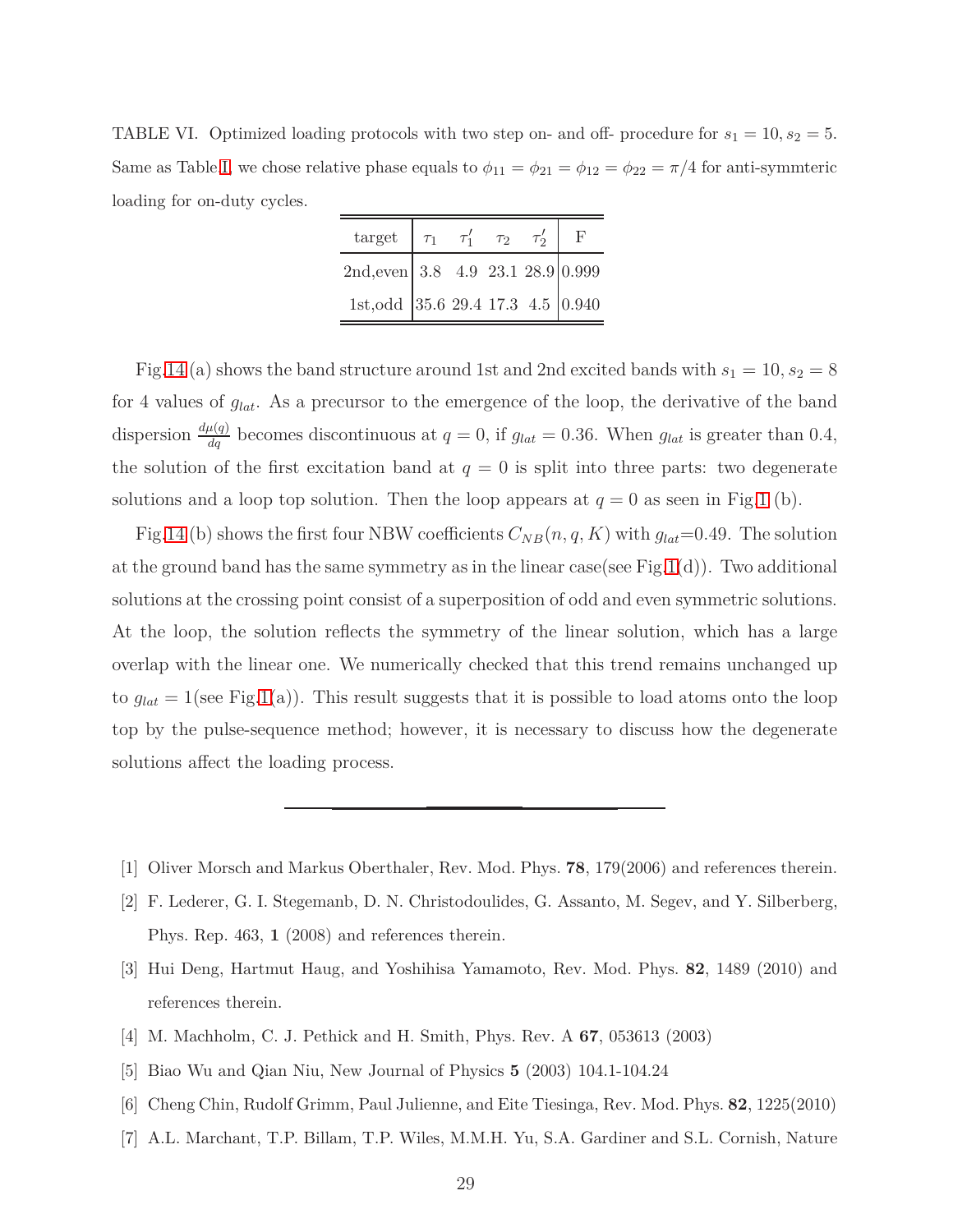

<span id="page-29-8"></span>FIG. 14. (a) shows the band structure around 1st and 2nd excited bands. Purple dashed, green chain, light blue short dashed and orange solid lines correspond to  $g_{lat} = 0$ , 0.19, 0.36 and 0.49. The interaction term gradually modifies the band structure, and the loop appears at a point a little short of  $g_{lat} = 0.4$ . (b) shows the first four Bloch coefficients for  $g_{lat} = 0.49$ . The coefficients at the crossing point(referred to as "c-lower" and "c-upper") are a superposition of an even and odd symmetry solution. The solution at the top of the loop has even symmetry.

Communications volume **4**, Article number: 1865 (2013).

- <span id="page-29-0"></span>[8] Jason H. V. Nguyen, Paul Dyke, De Luo, Boris A. Malomed and Randall G. Hulet, Nature Physics volume **10**, pages 918-922(2014).
- <span id="page-29-1"></span>[9] Tadej Mežnaršič, Tina Arh, Jure Brence, Jaka Pišljar, Katja Gosar, Žiga Gosar, Rok Žitko, Erik Zupanič, and Peter Jeglič, Phys. Rev. A **99**, 033625 (2019).
- <span id="page-29-2"></span>[10] J. Polo and V. Ahufinger, Phys. Rev. A **88**, 053628 (2013); J. L. Helm, S. L. Cornish, and S. A. Gardiner, Phys. Rev. Lett. **114**, 134101 (2015); Hidetsugu Sakaguchi and Boris A Malomed, New J. Phys. **18** 025020 (2016)
- <span id="page-29-4"></span><span id="page-29-3"></span>[11] H. Sakaguchi and B. A. Malomed, J. Phys. B: At. Mol. Opt. Phys. **37** (2004) 1443-1459.
- [12] Dmitry E. Pelinovsky, Andrey A. Sukhorukov, and Yuri S. Kivshar, Phys. Rev. E **70**, 036618 (2004).
- <span id="page-29-5"></span>[13] Yongping Zhang and Biao Wu, Phys. Rev. Lett. **102**, 093905(2009); Yongping Zhang, Zhaoxin Liang and Biao Wu, Phys. Rev. A **80**, 063815 (2009).
- <span id="page-29-6"></span>[14] K. Winkler, O. A. Egorov, I. G. Savenko, X. Ma, E. Estrecho, T. Gao, S. Müller, M. Kamp, T. C. H. Liew, E. A. Ostrovskaya, S. Höfling, and C. Schneider, Phys. Rev. B **93**, 121303(R) (2016).
- <span id="page-29-7"></span>[15] Christoph Bersch, Georgy Onishchukov, and Ulf Peschel, Phys. Rev. Lett. **109**, 093903 (2012).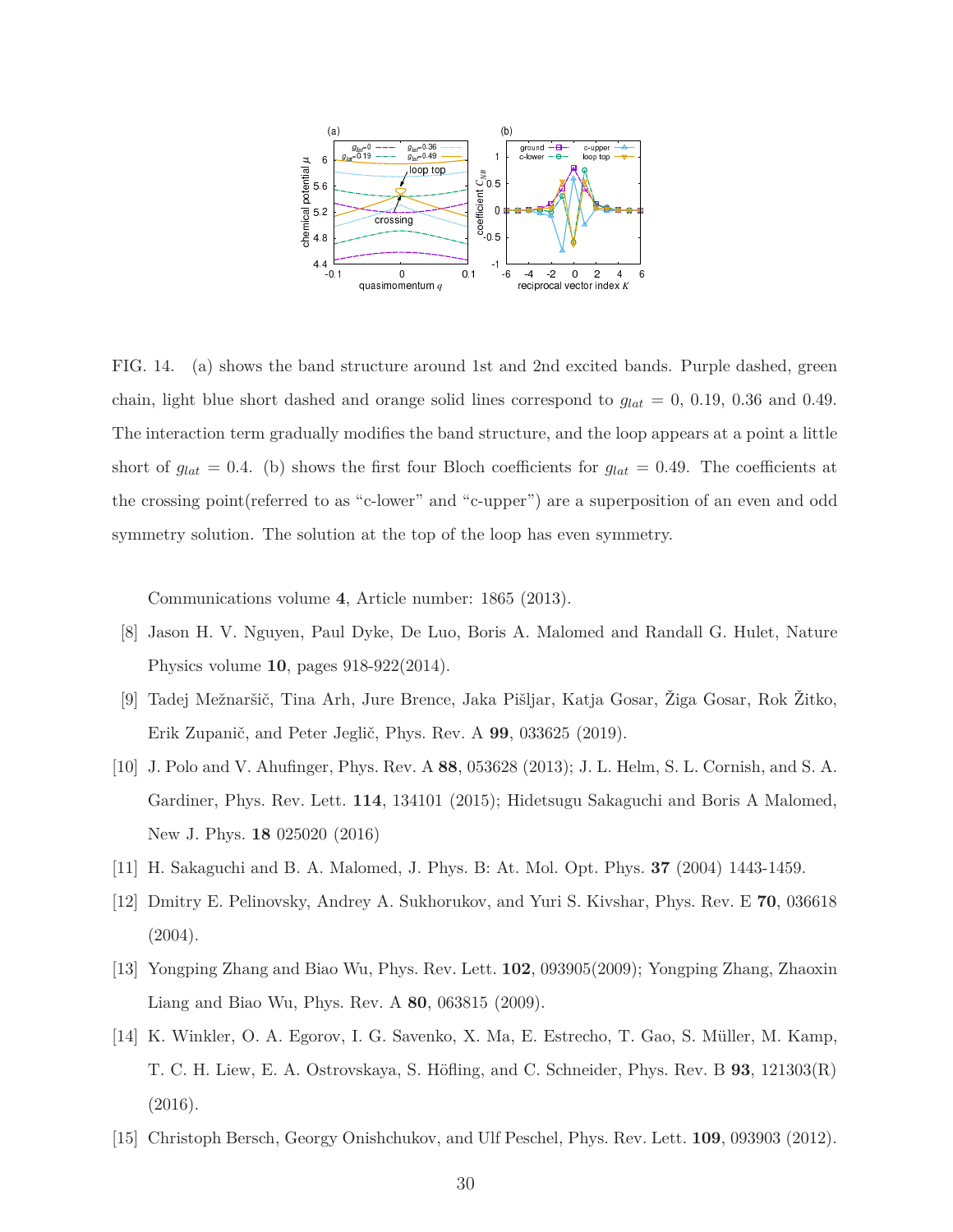- <span id="page-30-0"></span>[16] S. B. Koller, E. A. Goldschmidt, R. C. Brown, R. Wyllie, R. M. Wilson, and J. V. Porto, Phys. Rev. A **94**, 063634 (2016)
- <span id="page-30-2"></span><span id="page-30-1"></span>[17] Shumpei Masuda, Katsuhiro Nakamura and Mikio Nakahara, New J. Phys. **20** 025008 (2018).
- <span id="page-30-3"></span>[18] E. J. Halperin, M. W. C. Sze, J. P. Corson, and J. L. Bohn, Phys. Rev. A **100**, 013608 (2019).
- [19] Yueyang Zhai, Xuguang Yue, Yanjiang Wu, Xuzong Chen, Peng Zhang and Xiaoji Zhou, Phys. Rev. A **87**, 063638 (2013).
- <span id="page-30-9"></span>[20] Zhongkai Wang, Baoguo Yang, Dong Hu, Xuzong Chen, Hongwei Xiong, Biao Wu and Xiaoji Zhou, Phys. Rev. A **94**, 033624 (2016).
- <span id="page-30-5"></span><span id="page-30-4"></span>[21] Xiaoji Zhou, Shengjie Jin, and Jörg Schmiedmayer, New J. Phys. **20**, 055005(2018).
- [22] J. Hecker Denschlag, J. E.Simsarian, H. Häffner, C. McKenzie, A. Browaeys, D. Cho, K. Helmerson, S. L. Rolston and W. D. Phillips, J. Phys. B: At. Mol. Opt. Phys. **35**, 3095- 3110(2002).
- <span id="page-30-6"></span>[23] D. Hu, L. X. Niu, S. J. Jin, X. Z. Chen, G. J. Dong, J. Schmiedmayer, X. J. Zhou, Communications Physics volume **1**, Article number: 29 (2018).
- <span id="page-30-7"></span>[24] Tomotake Yamakoshi and Shinichi Watanabe, Phys. Rev. A **99**, 013621 (2019).
- <span id="page-30-8"></span>[25] A. Görlitz, T. Kinoshita, T. W. Hänsch, and A. Hemmerich, Phys. Rev. A **64**, 011401(R)(2001); Martin Weitz, Giovanni Cennini, Gunnar Ritt, and Carsten Geckeler, Phys. Rev. A **70**, 043414(2004); Gunnar Ritt, Carsten Geckeler, Tobias Salger, Giovanni Cennini, and Martin Weitz, Phys. Rev. A **74**, 063622(2006).
- <span id="page-30-10"></span>[26] Baoguo Yang, Shengjie Jin, Xiangyu Dong, Zhe Liu, Lan Yin, and Xiaoji Zhou, Phys. Rev. A **94**, 043607 (2016).
- <span id="page-30-11"></span>[27] Dong Hu, Linxiao Niu, Baoguo Yang, Xuzong Chen, Biao Wu, Hongwei Xiong, and Xiaoji Zhou, Phys. Rev. A **92**, 043614 (2015).
- <span id="page-30-12"></span>[28] Tomotake Yamakoshi and Shinichi Watanabe, Phys. Rev. A **91**, 063614(2015).
- <span id="page-30-13"></span>[29] Tomotake Yamakoshi, Farhan Saif, and Shinichi Watanabe, Phys. Rev. A **97**,023620(2018).
- <span id="page-30-14"></span>[30] M. Olshanii, Phys. Rev. Lett. **81**, 938 (1998).
- <span id="page-30-15"></span>[31] Charles Kittel, *Introduction to Solid State Physics 8th Edition*, (Wiley, 2004).
- <span id="page-30-16"></span>[32] Yan Chen, Li-Bin Fu, Yong Chen, Physica A **390** 1033-1041(2011); Y. Kominis and K. Hizanidis, Optics Express Vol.16, Issue 16, pp.12124-12138 (2008).
- <span id="page-30-17"></span>[33] D. J. Tannor, *Introduction to Quantum Mechanics* (University Science, 2007).
- <span id="page-30-18"></span>[34] M A Kristensen, M Gajdacz, P L Pedersen, C Klempt, J F Sherson, J J Arlt and A J Hilliard,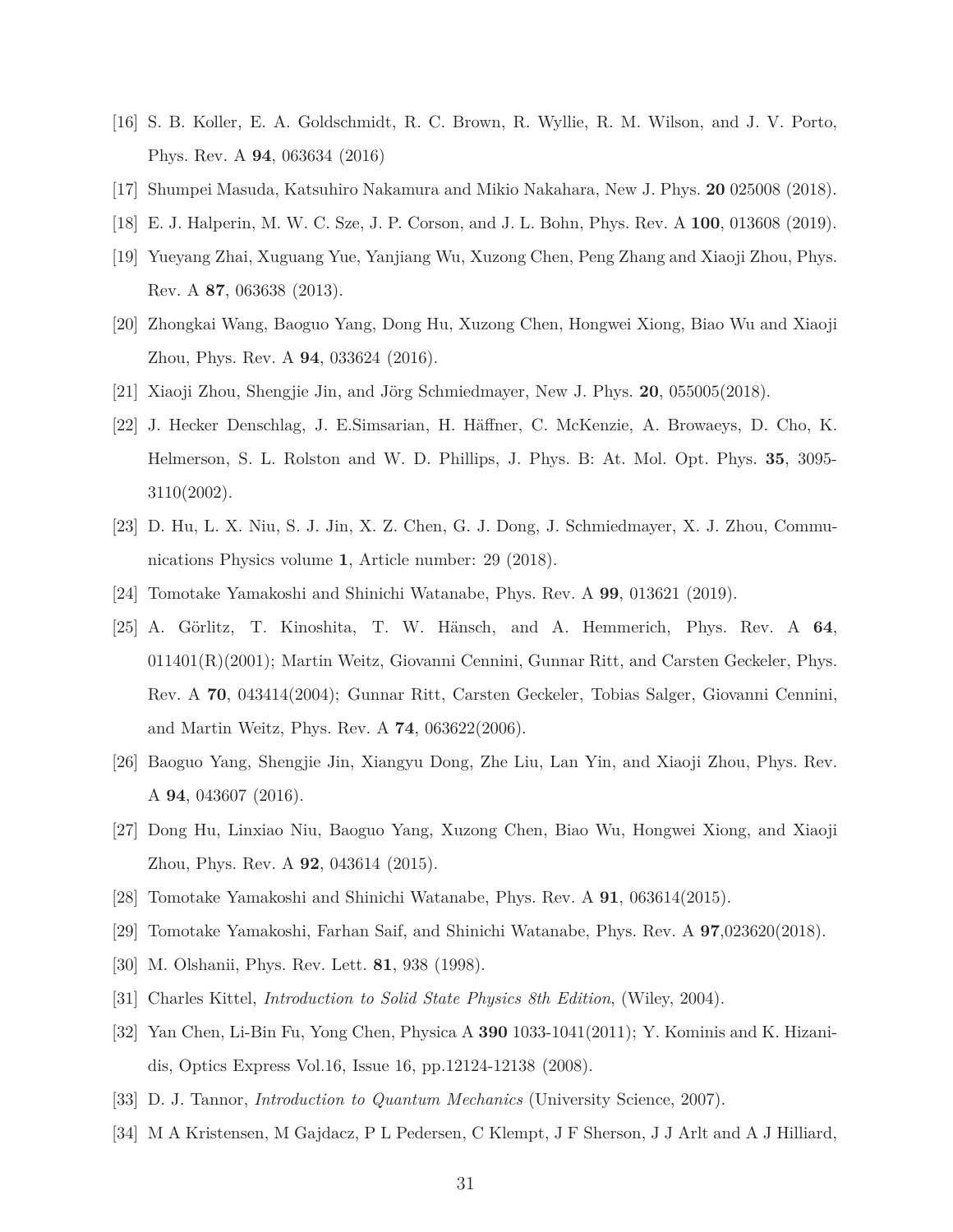J. Phys. B: At. Mol. Opt. Phys. **50** (2017) 034004 (10pp).

- <span id="page-31-1"></span><span id="page-31-0"></span>[35] Herwig Ott, Rep. Prog. Phys. **79** 054401(2016).
- [36] Ryuta Yamamoto, Jun Kobayashi, Kohei Kato, Takuma Kuno, Yuto Sakura, and Yoshiro Takahashi, Phys. Rev. A **96** 033610 (2017).
- <span id="page-31-2"></span>[37] Markus Greiner, Immanuel Bloch, Olaf Mandel, Theodor W. Hänsch, and Tilman Esslinger, Phys. Rev. Lett **87** 160405(2001); Michael Köhl, Henning Moritz, Thilo Stöferle, Kenneth Günter, and Tilman Esslinger, Phys. Rev. Lett **94**, 080403(2005)
- <span id="page-31-11"></span>[38] J. Heinze, J. S. Krauser, N. Fläschner, B. Hundt, S. Götze, A. P. Itin, L. Mathey, K. Sengstock and C. Becker, Phys. Rev. Lett. **110**, 085302 (2013).
- <span id="page-31-3"></span>[39] Jacob F Sherson, Sung Jong Park, Poul L Pedersen, Nils Winter, Miroslav Gajdacz, Sune Mai and Jan Arlt, New J. Phys. **14**, 083013 (2012); Poul L. Pedersen, Miroslav Gajdacz, Nils Winter, Andrew J. Hilliard, Jacob F. Sherson and Jan Arlt, Phys. Rev. A **88**, 023620 (2013).
- <span id="page-31-5"></span><span id="page-31-4"></span>[40] D. Witthaut, T. Salger, S. Kling, C. Grossert, and M. Weitz, Phys. Rev. A **84**, 033601(2011).
- [41] Tobias Salger, Christopher Grossert, Sebastian Kling, and Martin Weitz, Phys. Rev. Lett. **107**, 240401(2011).
- <span id="page-31-6"></span>[42] Michał Matuszewski, Wieslaw Królikowski, Marek Trippenbach, and Yuri S. Kivshar, Phys. Rev. A **73**, 063621(2006).
- <span id="page-31-7"></span>[43] André Eckardt, Rev. Mod. Phys. **89**, 011004(2017) and references therein.
- <span id="page-31-8"></span>[44] Sebastian Kling, Tobias Salger, Christopher Grossert, and Martin Weitz, Phys. Rev. Lett. **105**, 215301(2010).
- <span id="page-31-9"></span>[45] Nick Fläschner, Matthias Tarnowski, Benno S. Rem, Dominik Vogel, Klaus Sengstock, and Christof Weitenberg, Phys. Rev. A **97**, 051601(R)(2018).
- <span id="page-31-10"></span>[46] Sung Jong Park, Henrik Kjaer Andersen, Sune Mai, Jan Arlt, and Jacob F. Sherson, Phys. Rev. A **85**, 033626(2012).
- <span id="page-31-12"></span>[47] Tomotake Yamakoshi, Shinichi Watanabe, Shun Ohgoda, and Alexander P. Itin, Phys. Rev. A **93**,063637(2016).
- <span id="page-31-13"></span>[48] Justin T. Cole and Ziad H. Musslimani, Phys. Rev. A **90**, 013815 (2014).
- <span id="page-31-14"></span>[49] Shumpei Masuda, Katsuhiro Nakamura and Adolfo del Campo, Phys. Rev. Lett. **113**, 063003(2014); S. Martínez-Garaot, M. Palmero, J. G. Muga and D. Guéry-Odelin, Phys. Rev. A **94**, 063418(2016).
- <span id="page-31-15"></span>[50] T. F. Xu, X. M. Guo, X. L. Jing, W. C. Wu and C. S. Liu, Phys. Rev. A **83**, 043610 (2011).